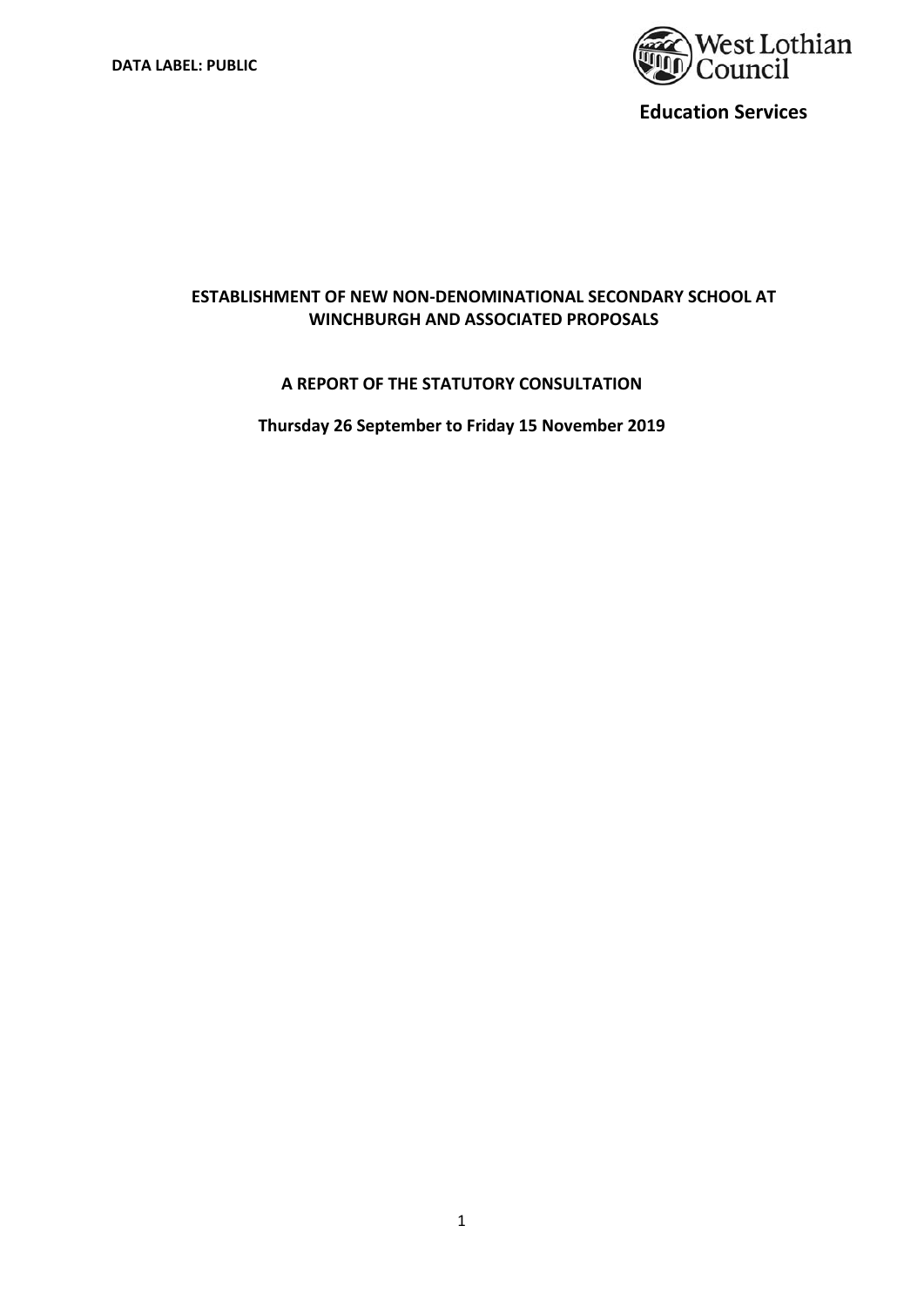

## **CONTENTS**

| 1.                | <b>INTRODUCTION</b>                                               | Page                    |
|-------------------|-------------------------------------------------------------------|-------------------------|
|                   | 1.1 Purpose of Report                                             | 3                       |
|                   | 1.2 Summary of Proposal                                           | 3                       |
|                   | 1.3 Background                                                    | 3                       |
|                   | 1.4 Timeline                                                      | $\overline{\mathbf{4}}$ |
|                   | 1.5 Consultees                                                    | 5                       |
|                   | 1.6 Consultation Process                                          | 6                       |
|                   | 1.7 Associated Proposals - Further Pre and Statutory Consultation | 6                       |
| 2.                | <b>CONSULTEE RESPONSES TO PROPOSAL</b>                            |                         |
|                   | 2.1 Responses Received                                            | 7                       |
|                   | 2.1.1 School Pupil Council Response                               | $\overline{7}$          |
|                   | 2.1.2 Email Responses                                             | $\overline{7}$          |
| 3.                | <b>NOTE OF PUBLIC MEETINGS</b>                                    |                         |
|                   | 3.1 Winchburgh Primary School Wednesday 9 October 2019            | 19                      |
| 4.                | <b>ANALYSIS OR CONSULTATION RESPONSES</b>                         | 24                      |
| 5.                | <b>REPORT BY EDUCATION SCOTLAND</b>                               | 24                      |
| <b>Appendix A</b> | Letter to Consultees                                              | 25                      |
| <b>Appendix B</b> | <b>Consultation Document</b>                                      |                         |
| <b>Appendix C</b> | <b>Education Scotland Report</b>                                  |                         |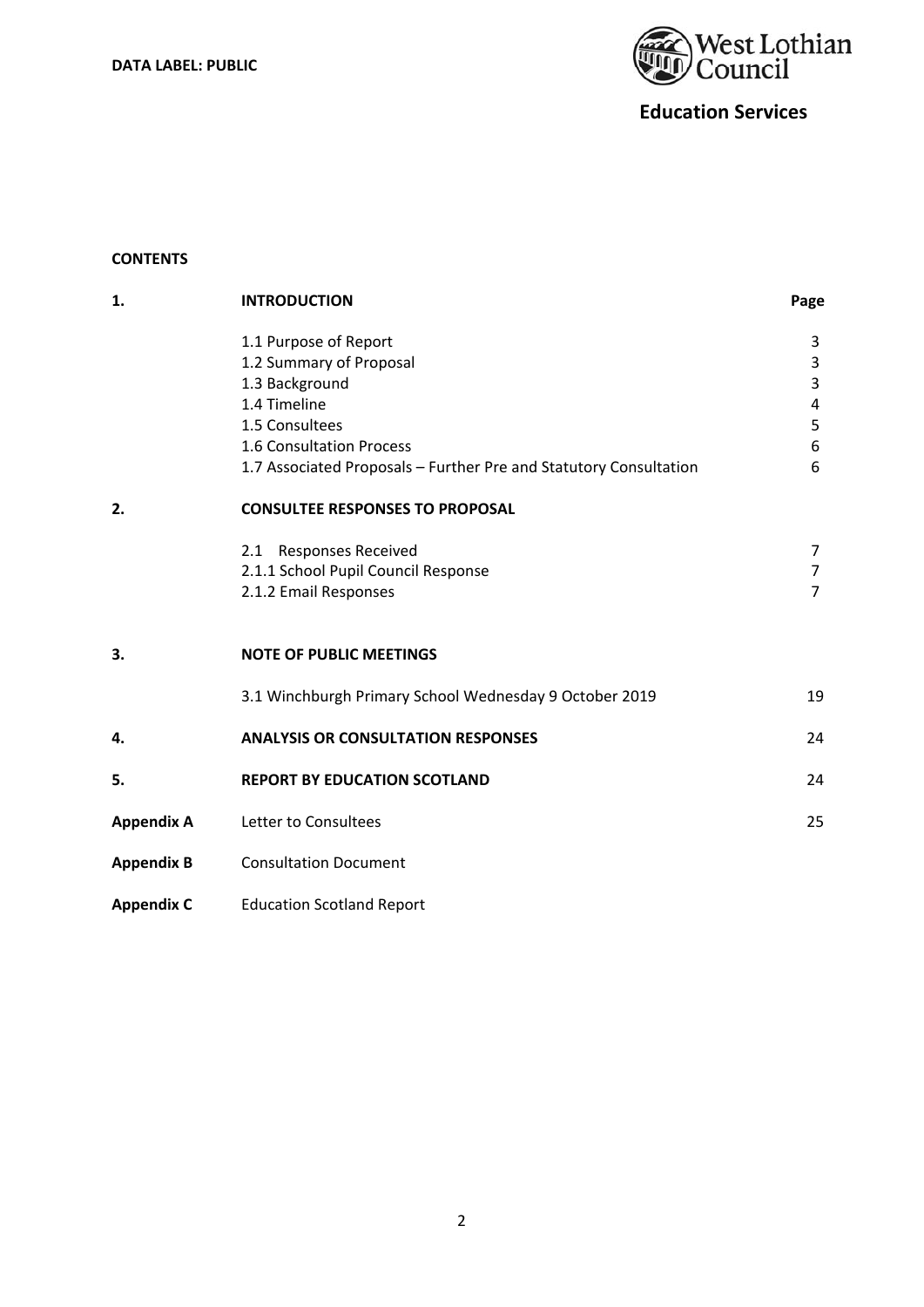

#### **1. INTRODUCTION**

#### **1.1 PURPOSE OF THE REPORT**

The purpose of this report is to give information on**:** 

- West Lothian Council's proposal to establish a new non‐denominational secondary school at Winchburgh and associated proposals
- the Consultation Process
- Consultee Responses
- Notes of Public Meeting

## **1.2 SUMMARY OF PROPOSAL**

West Lothian Council, Education Services propose to establish a new non-denominational secondary school at Winchburgh with associated proposals to:

- Review admission arrangements in order to establish the catchment area for the new school
- Review admission arrangements arising from alterations to the non‐denominational secondary school catchment areas at Linlithgow Academy and Broxburn Academy
- Review transition arrangements from primary to secondary school

### **1.3 BACKGROUND**

As part of the delivery strategy for the West Lothian Local Development Plan (LDP) it is proposed to establish a new non-denominational secondary school as a key priority.

West Lothian Council has a statutory responsibility to ensure sufficient school places, to improve the quality of the school education provided, to raise standards of education and to secure best value in available resources.

To this regard, the creation of a new education establishment offers cognisance to ongoing property developments in West Lothian and enables opportunity to create flexible learning spaces and improve the range of learning environments across the existing non-denominational secondary school estate.

### **1.4 TIMELINE**

The following timeline was established and incorporates the organisation of a public meeting, Education Scotland involvement, the preparation and publication of the report on the outcomes of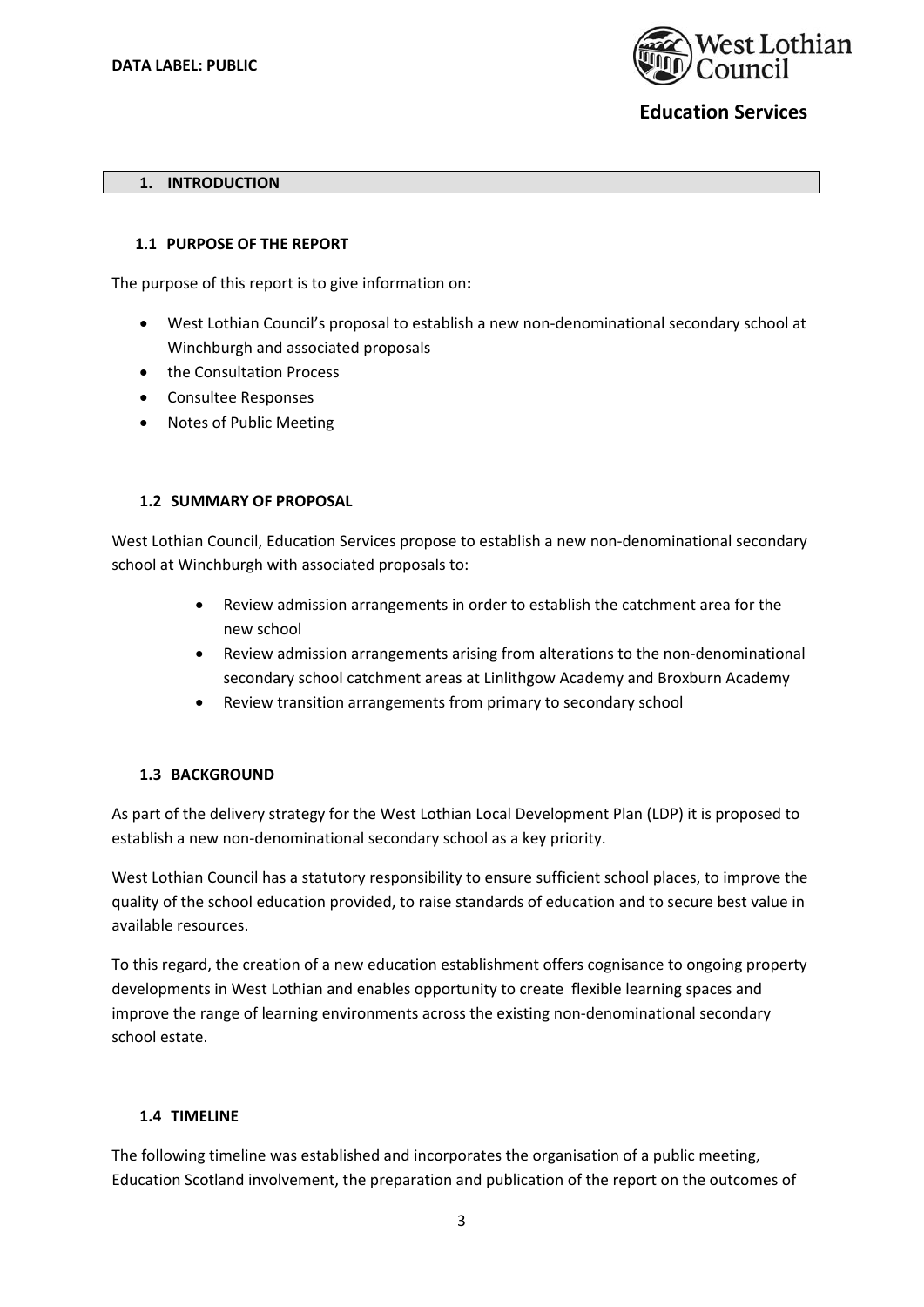

the consultation and subsequent submission to West Lothian Council Education Executive for its decision in January 2020.

| <b>Date</b>       | Event                                  | <b>Description</b>                                          |
|-------------------|----------------------------------------|-------------------------------------------------------------|
| April 2019        | <b>Education Executive Meeting</b>     | Meeting to discuss proposal                                 |
|                   |                                        | and agree continuation to pre                               |
|                   |                                        | consultation phase                                          |
| May 2019          | <b>Pre Consultation</b>                | Gather and share information                                |
|                   |                                        | in advance of statutory                                     |
|                   |                                        | consultation                                                |
| September 2019    | <b>Education Executive Meeting</b>     | Meeting to review proposal                                  |
|                   |                                        | and Consultations Document                                  |
|                   |                                        | and agree commencement of                                   |
|                   |                                        | Statutory Consultation phase.<br>Beginning of formal public |
| 26 September 2019 | <b>Start of Statutory Consultation</b> | consultation (min 6 continuous                              |
|                   |                                        | weeks consultation period                                   |
|                   |                                        | including min of 30 school                                  |
|                   |                                        | days)                                                       |
| October 2019      | <b>Public Meetings</b>                 | <b>Public Meetings to discuss</b>                           |
|                   |                                        | proposal                                                    |
| 15 November 2019  | <b>End of Consultation</b>             | <b>End of Public Consultation</b>                           |
| November 2019     | Submit report to Education             | <b>West Lothian Council</b>                                 |
|                   | Scotland                               | <b>Education Services relays</b>                            |
|                   |                                        | report on proposal and                                      |
|                   |                                        | consultation findings to                                    |
|                   |                                        | <b>Education Scotland</b>                                   |
| Mid December 2019 | Offer Education Scotland at            | Upon receipt of response from                               |
|                   | least 5 days notice prior to           | <b>Education Scotland and on</b>                            |
|                   | publishing final report                | consideration of previous                                   |
|                   |                                        | consultation period                                         |
|                   |                                        | representations, Authority will                             |
|                   |                                        | prepare and publish final                                   |
|                   |                                        | consultation report                                         |
| 20 December 2019  | <b>Publication of final</b>            | A minimum of three weeks                                    |
|                   | consultation report                    | after publication of                                        |
|                   |                                        | consultation report Authority                               |
|                   |                                        | will make final decision                                    |
| 21 January 2020'  | <b>Education Executive Meeting</b>     | Decision made                                               |

## **1.5 CONSULTEES**

In terms of the Schools (Consultation) (Scotland) Act 2010, any proposal to make amendments to the school estate in this case, establishment of a new education establishment, requires a formal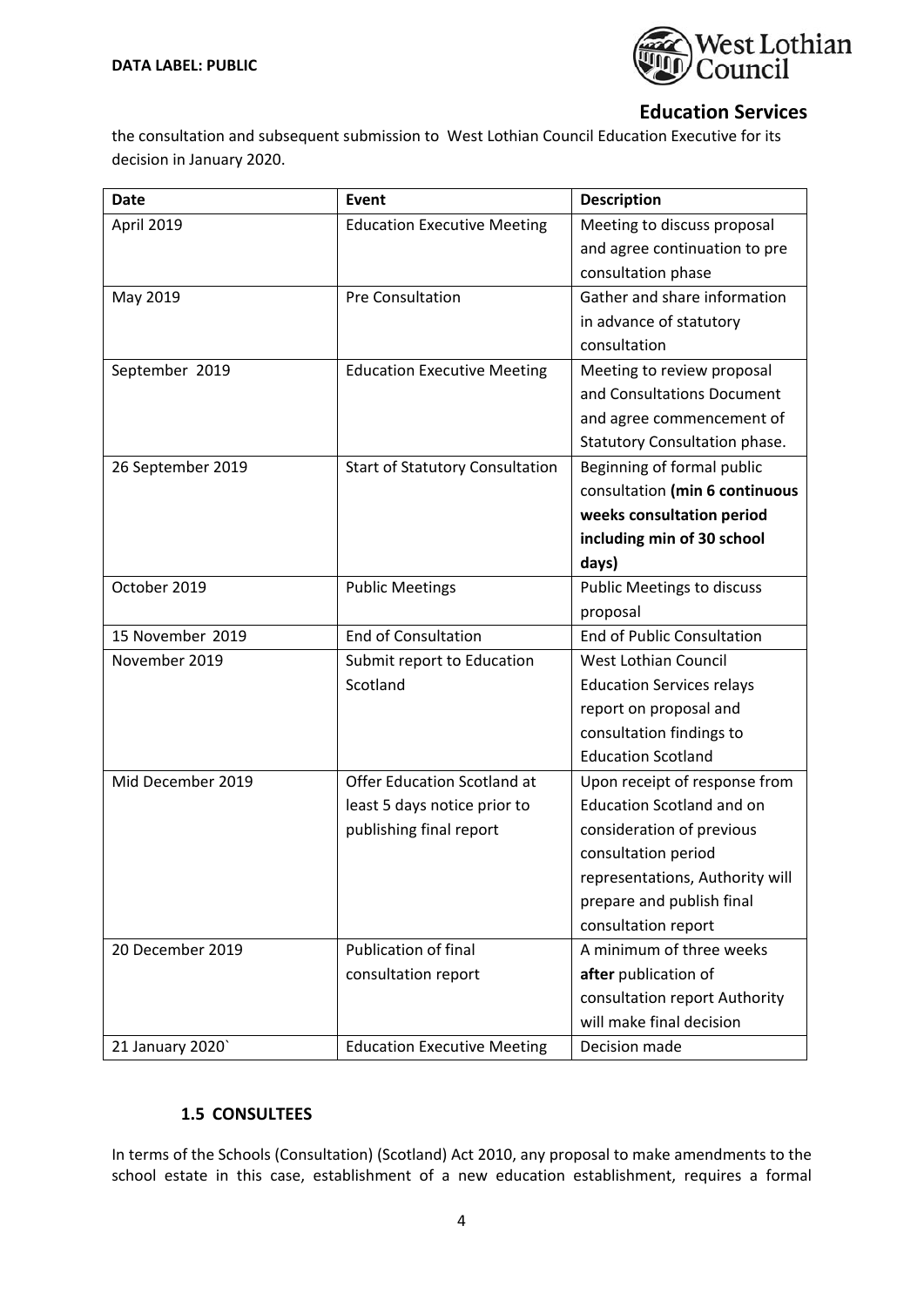

consultation.

The Schools (Consultation) (Scotland) Act 2010, as amended by the Children and Young People (Scotland) Act 2014, sets out the statutory consultation requirements.

The statutory consultees for a proposal to relocate an education establishment are prescribed as follows:

- the Parent Council or Combined Parent Council of any affected school
- the parents of the pupils at any affected school
- the parents of any children expected by the education authority to attend any affected school within two years of the date of publication of the proposal paper
- the pupils at any affected school (in so far as the education authority considers them to be of a suitable age and maturity)
- the staff (teaching and other) at any affected school
- any trade union which appears to the education authority to be representative of the persons mentioned in bullet point above
- the community council (if any)
- the Community Planning Partnership (within the meaning of section 4(5) of the Community Empowerment (Scotland) Act 2015 for the area of the local authority in which affected school is situated.
- any other community planning partnerships considered relevant by the Authority.
- any other education authority that the education authority considers relevant
- any other users of any affected school that the education authority considers relevant
- in relation to any relevant proposal which affects a denominational school, the Church, Denominational Body or Scottish Hierarchy of the Roman Catholic Church

### **1.6 CONSULTATION PROCESS**

The consultation period incorporated a period of 30 school days (excluding any school holiday) from Thursday 26 September 2019 until Friday 15 November 2019. This timescale adheres to the statutory consultation period for such circumstances which is a minimum of 6 consecutive weeks and include at least 30 school days.

To communicate, the Education Service proposal information was delivered through the undernoted media avenues:

West Lothian Council Website https://www.westlothian.gov.uk/Winchburgh-NonDenominational‐Secondary‐Consultation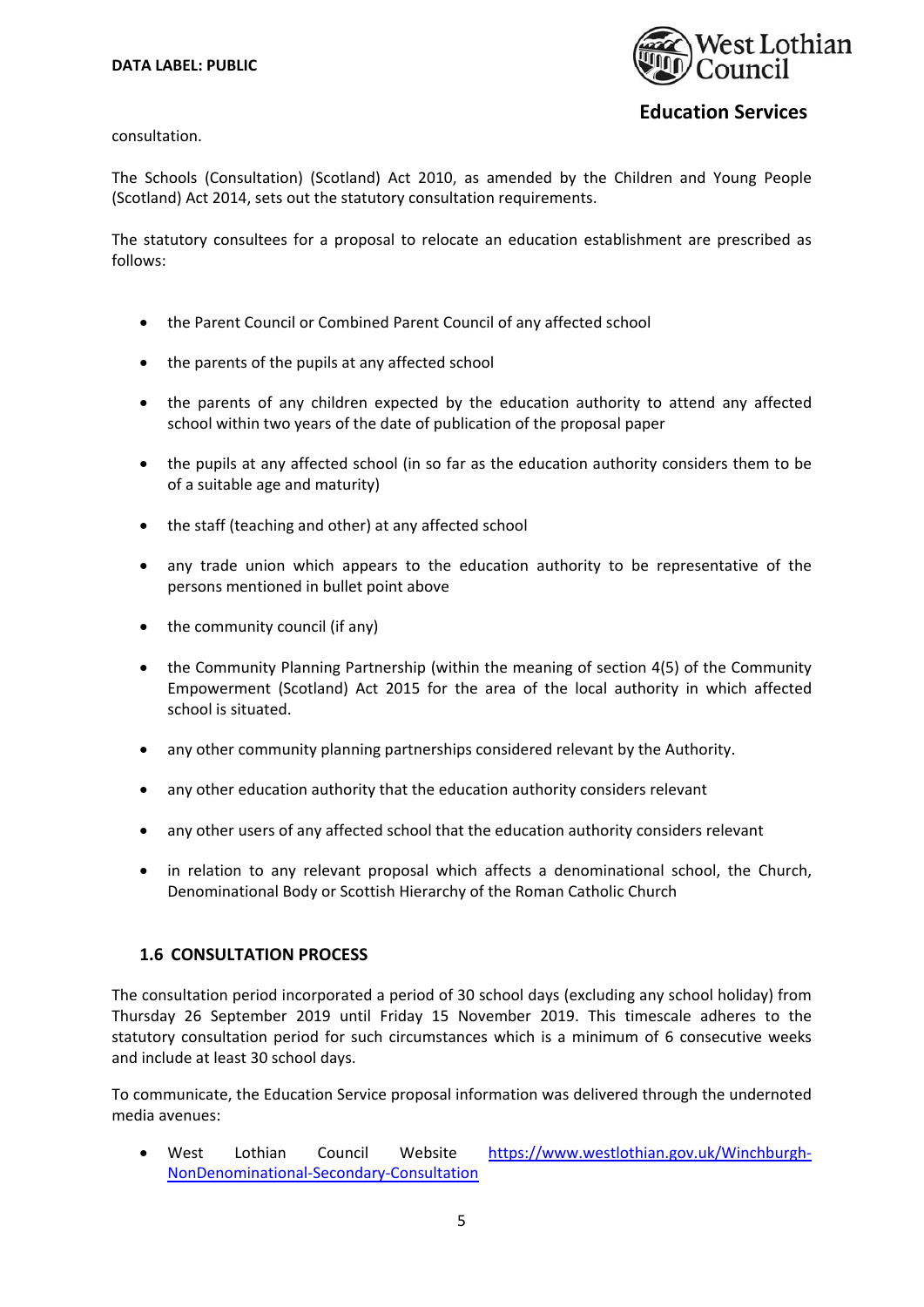

- West Lothian Council digital media products
- Local Press
- Available in hard copy via central locations within West Lothian
- Hard copy available for postal distribution on request

In order to ensure all parties had the same opportunity to access the consultation information, facilities were put in place to communicate the proposal in a manner best suited to the needs of the individual. To this regard, the Consultation Document was made available through the following means as and when requested:

- **•** Translation Services
- Provision for deaf and hearing impaired, blind and visually impaired

A copy of the Consultation Document is attached as Appendix B.

A public meeting was conducted at Winchburgh Primary School, on Wednesday 9 October 2019. Council officers outlined the key elements of the proposal and answered question from meeting attendees. Comprehensive minutes of the public meetings are detailed in Section 3 of this report.

During the consultation period views on the proposal were welcomed in writing to the address given below:

Melanie Laurie, Education Services, Civic Centre, Howden Road South, EH54 6FF

Responses by e-mail were directed to Education.Consultation@westlothian.gov.uk

All interested parties were invited to submit their comments by close of business Friday 15 November 2019

# **1.7 ASSOCIATED PROPOSALS – BANGOUR DEVELOPMENT AREA – FURTHER PRE‐ CONSULTATION AND STATUTORY CONSULTATION**

A separate pre‐consultation exercise followed by a separate statutory consultation will be initiated to gather public perception on the proposal to deliver a new non-denominational P1-P7 primary school within the Bangour Development Area incorporating Dechmont Infant School, and the associated realignment from Broxburn Academy catchment to the catchment of the proposed new secondary school at Winchburgh at such time as proposals in relation to the proposed new Bangour Development Area primary school progress.

### **2. CONSULTEE RESPONSES TO PROPOSAL**

West Lothian Council Education Services noted comments made through a variety of means however only those official representations submitted in the terms of the **Consultation Document SECTION 5: Consultation Process and How To Have Your Say (Appendix B)** have been recorded for reporting purposes.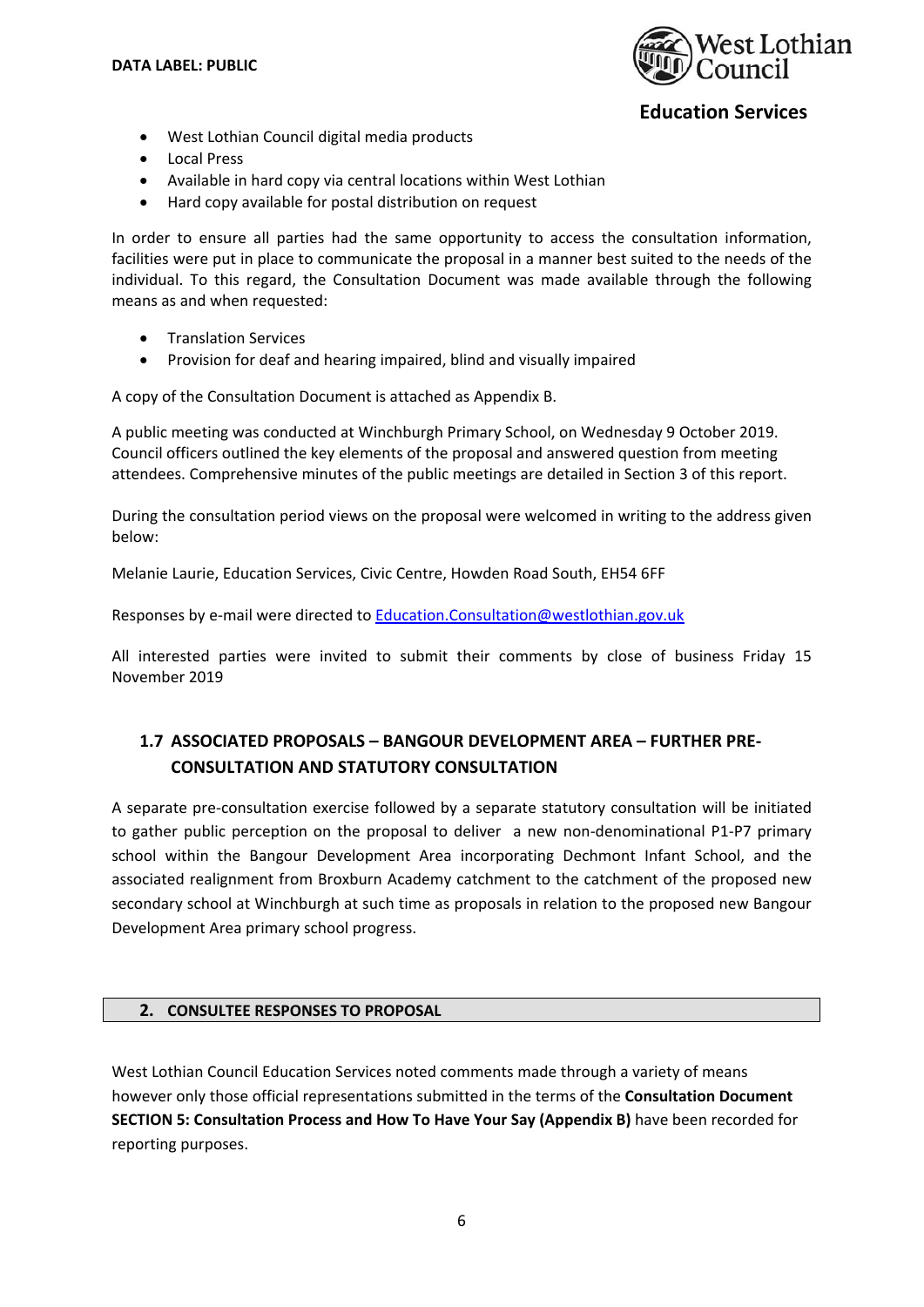

No hard copy written representations were received during the consultation period. All responses from consultees were received either in electronic format (email) or by oral representation at the statutory public meetings.

## **2.1 RESPONSES RECEIVED**

### **2.1.1 School Pupil Council Response**

## **Winchburgh Primary School Pupil Forum ‐ 10 October 2019**

In attendance – HT, 2x DHT and 12 pupils representing P1‐7

## **New Secondary School in Winchburgh**

- Discussed who is likely to attend the new school.
- Expect the school to be open in the summer of 2022 (in time for our current P5 children to start S1)
- P6 and P7 are expected to still go to Linlithgow Academy questions on being able to choose to move back to new school in Winchburgh discussed. (this might be an option in the future).
- We should start to see some of the building work happen over the next few months.
- We will be able to see pictures and photographs similar to the information we got for the Auldcathie district park.
- P5 Pupil forum rep absent but will follow-up at a later date.
- P1-4 may have further discussion once we have pictures and photos to look at there might be some short video clips of what the inside will look like.
- What would be good about having a secondary school in Winchburgh? It means we wouldn't have to get a bus. We would get a brand new school.

**Officer Response** - Officers noted that pupils at Winchburgh Primary School were pleased by the prospect of a new school, and shorter transport times.

### **2.1.2 Email Responses:**

There were 4 individual electronic responses received.

As part of the consultation process and in order to ensure a rigorous and thorough examination of the responses received, Council officers read every response. Officers ensured that the views and opinions of respondents were given due consideration and that acknowledgments were offered to each of the consultee submissions received.

For the purpose of this report respondent comments are anonymised where appropriate.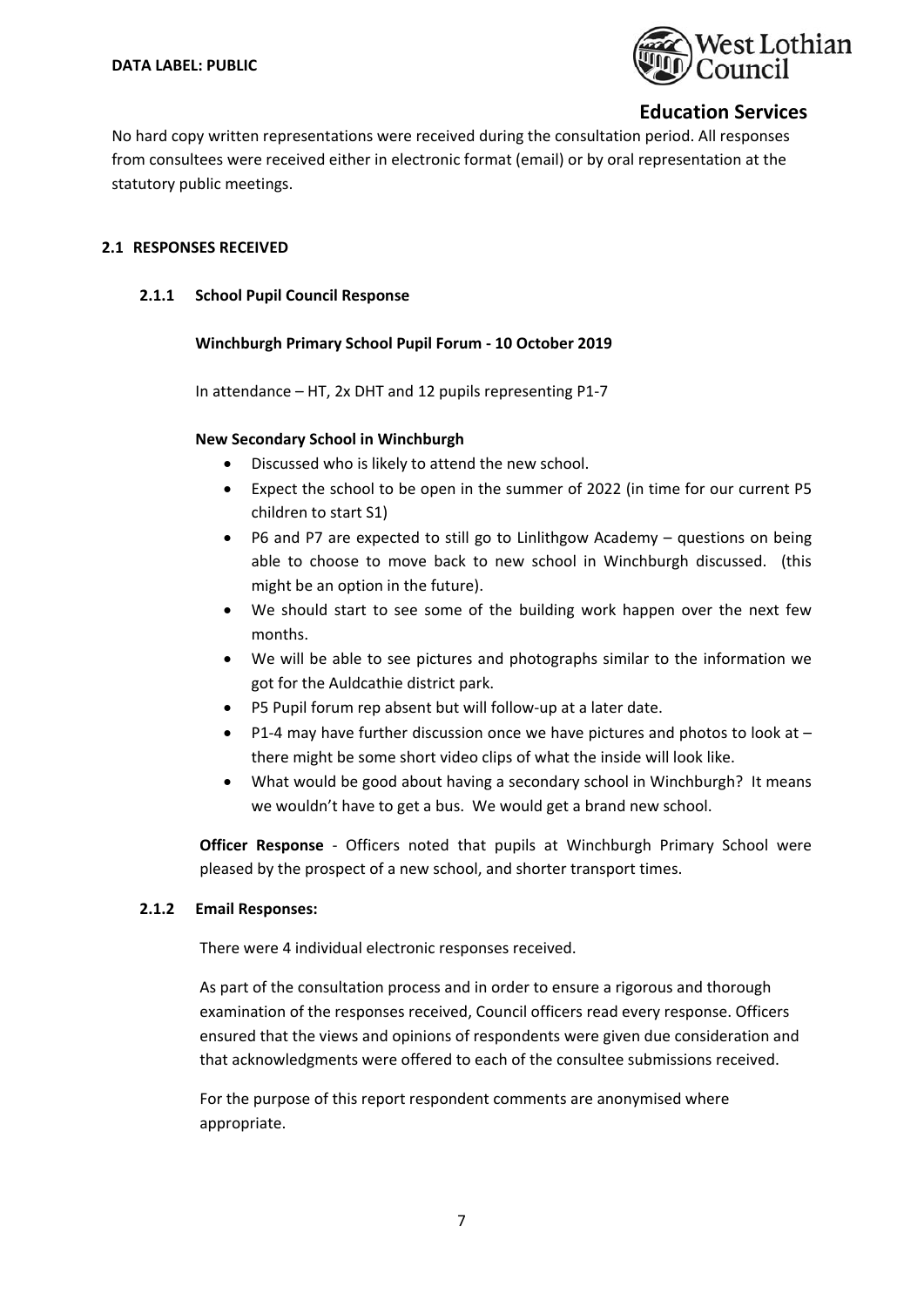

| Respondent | <b>Comment</b>                                                                | Response                                                                       |
|------------|-------------------------------------------------------------------------------|--------------------------------------------------------------------------------|
| Group      |                                                                               |                                                                                |
| Parent     | Dear Sir/Madam                                                                | The management of pupil numbers at                                             |
|            |                                                                               | Linlithgow Academy prior to the                                                |
|            | This is a welcome proposal, but 2 years too                                   | establishment of the new school is out                                         |
|            | late.                                                                         | with the scope of the consultation.                                            |
|            |                                                                               |                                                                                |
|            | I note that the consultation makes no<br>mention of how WLC will manage over- | No change is proposed to the phasing<br>outlined in the consultation document. |
|            | crowding at Linlithgow Academy (LA) until                                     |                                                                                |
|            | and beyond August 2022. In section 1.2 of                                     | West Lothian Council does not intend to                                        |
|            | the consultation, it states that the current LA                               | assign S1s living in the new Winchburgh                                        |
|            | capacity is 1320, however this year's roll is                                 | catchment to another school from August                                        |
|            | 1327 and next year's roll is forecast at 1407.                                | 2021 or creating a S2 and/or S3 year                                           |
|            |                                                                               | group at the new Winchburgh school                                             |
|            | It is not clear how long the over-crowding will                               | from August 2022.                                                              |
|            | persist even with the new Winchburgh                                          |                                                                                |
|            | school, but I assume for several years if only                                | No existing secondary school pupils in                                         |
|            | S1s from Winchburgh are sent to the new                                       | West Lothian will be required to relocate                                      |
|            | school. And I see that the LA school roll is                                  | to the proposed new secondary school in                                        |
|            | forecast to climb even higher in subsequent                                   | Winchburgh, but may do so if they so                                           |
|            | years.                                                                        | wish when the required year group is                                           |
|            |                                                                               | operational.                                                                   |
|            | My son is at Linlithgow Academy and the                                       |                                                                                |
|            | corridors/communal spaces are already                                         |                                                                                |
|            | definitely too crowded. My daughter was at                                    |                                                                                |
|            | LA, was a prefect in S6 on break duties but                                   |                                                                                |
|            | found it impossible to manage the number of                                   |                                                                                |
|            | pupils in different areas due to the crowding.                                |                                                                                |
|            |                                                                               |                                                                                |
|            | This crowding affects the safety risk and the                                 |                                                                                |
|            | wellbeing of the pupils, particularly the                                     |                                                                                |
|            | younger/shorter ones who feel                                                 |                                                                                |
|            | squashed/trampled but also the older ones                                     |                                                                                |
|            | who prefer to go out of school as much as                                     |                                                                                |
|            | possible during breaks because of the                                         |                                                                                |
|            | crowding and associated lack of communal                                      |                                                                                |
|            | spaces for older year groups to congregate in                                 |                                                                                |
|            | (except for S6).                                                              |                                                                                |
|            | With the increased LA roll, I would like to                                   |                                                                                |
|            | request to know what measures will be put in                                  |                                                                                |
|            | place to manage crowding and also to                                          |                                                                                |
|            | adequately resource the school with teachers                                  |                                                                                |
|            | during this peak period.                                                      |                                                                                |
|            |                                                                               |                                                                                |
|            | In the meantime, since it was the WLC delay                                   |                                                                                |
|            | to building this school which has caused this                                 |                                                                                |
|            | problem, I would ask WLC to consider all                                      |                                                                                |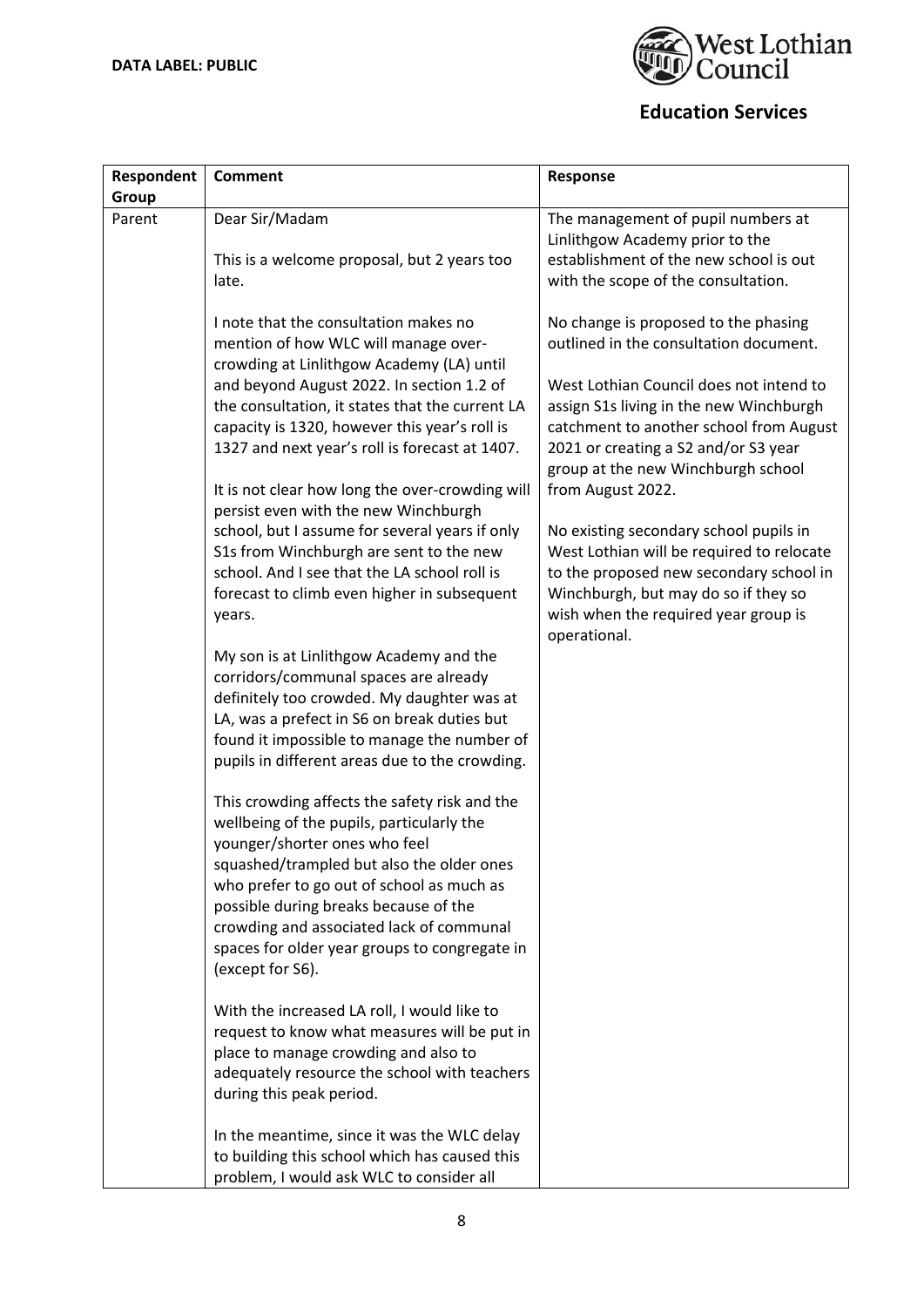

|        | possible additional measures at Winchburgh<br>to reduce the ongoing pressure at LA:<br>1. Assigning S1s living in the new Winchburgh<br>catchment to another WL secondary from<br>August 2021 and creating a S2 year group at<br>the new Winchburgh school from August<br>2022<br>2. Encouraging S3s at LA but living in<br>Winchburgh catchment to switch to the new<br>Winchburgh school from August 2022, by<br>creating a S3 year group.<br>3. Requiring younger siblings of pupils<br>currently at LA who have not yet started S1<br>to go to the new Winchburgh school from<br>August 2022.                                                                                                                                                                                                                                                                                                                                                                                                                                                                                                                                                                                                                                                                                                                                                     |                                                                                                                                                                                                                                                                                                                                                                                                                                                                                                                                                                                                                                                                                                                                                                                                                                                                                                                                                                                                                                                                                                                                                                |
|--------|-------------------------------------------------------------------------------------------------------------------------------------------------------------------------------------------------------------------------------------------------------------------------------------------------------------------------------------------------------------------------------------------------------------------------------------------------------------------------------------------------------------------------------------------------------------------------------------------------------------------------------------------------------------------------------------------------------------------------------------------------------------------------------------------------------------------------------------------------------------------------------------------------------------------------------------------------------------------------------------------------------------------------------------------------------------------------------------------------------------------------------------------------------------------------------------------------------------------------------------------------------------------------------------------------------------------------------------------------------|----------------------------------------------------------------------------------------------------------------------------------------------------------------------------------------------------------------------------------------------------------------------------------------------------------------------------------------------------------------------------------------------------------------------------------------------------------------------------------------------------------------------------------------------------------------------------------------------------------------------------------------------------------------------------------------------------------------------------------------------------------------------------------------------------------------------------------------------------------------------------------------------------------------------------------------------------------------------------------------------------------------------------------------------------------------------------------------------------------------------------------------------------------------|
| Parent | Yours sincerely<br>We are responding as parents of two children<br>who currently attend Winchburgh Primary<br>School, in P7 and P5 at the time of the<br>consultation. We will be directly affected by<br>the timing of the proposed changes, with our<br>older child due to transition to Linlithgow<br>Academy in August 2020 and our younger<br>child due to transition to secondary school in<br>August 2022.<br>This response has been prepared with the<br>best educational interests of our own<br>children as our priority, coupled with our<br>views on what we consider the best and<br>fairest transition arrangements generally.<br>Please also note, at the time of initially<br>drafting this response, we based our input<br>wholly on the consultation as published,<br>which is appropriate. However, on Tuesday<br>12 November we become aware that James<br>Cameron of West Lothian Council attended a<br>meeting at Winchburgh Primary School at<br>which he asked parents whether they would<br>consider moving their children to the new<br>secondary school at Winchburgh in S2 or S3.<br>We are disappointed to hear this has been<br>raised with a small number of parents during<br>a consultation that has yet to close. We are<br>also disappointed that parents were only<br>advised of this meeting in an email sent by | Officers attended the Parent Council<br>meeting and stated that there was no<br>change to the proposal in the<br>consultation document but that at the<br>pre-consultation meeting the question of<br>admission from S1-S3 was raised.<br>Officers confirmed that this would require<br>a further consultation if it was to be taken<br>forward. Officers confirmed that that no<br>change to the proposal of an S1 stage in<br>2022 is being proposed, but that at this<br>meeting they were merely seeking to<br>determine if there was any expressed<br>demand that would justify this. It should<br>be noted that the correspondent was not<br>in attendance at the meeting.<br>Pupils living in the proposed new<br>catchment area who will have older<br>siblings in attendance at Linlithgow<br>Academy will be permitted to attend<br>Linlithgow Academy if parents wish them<br>to attend the same school as their older<br>sibling.<br>No change to the phasing outlined in the<br>consultation document is proposed.<br>Pupils resident in the catchment area may<br>attend the proposed new secondary<br>school in Winchburgh, if their parents so |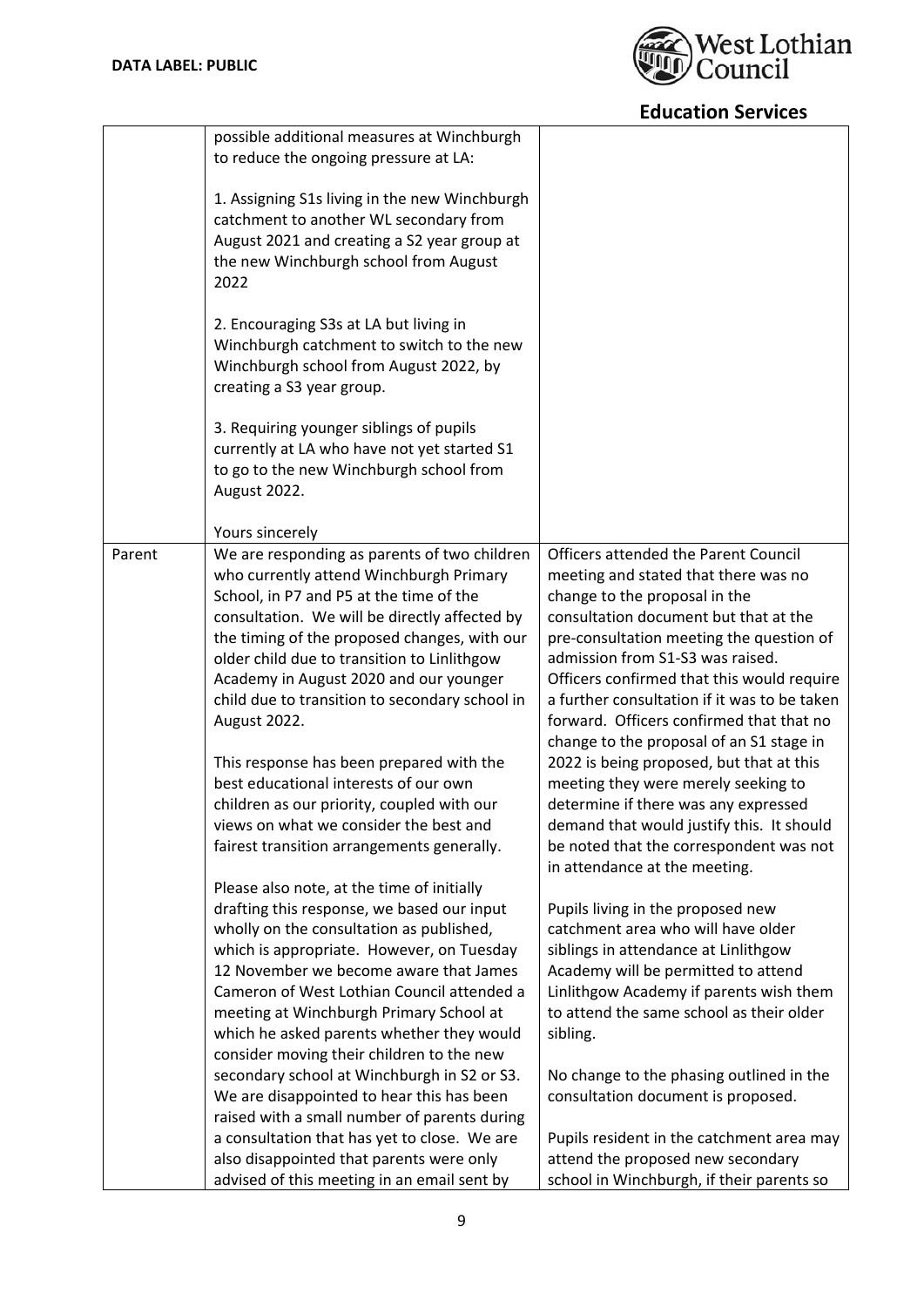

|                                                | LUULALIUII JEI VILES                      |
|------------------------------------------------|-------------------------------------------|
| Winchburgh Primary School after 5pm on         | wish when the required year group is      |
| Monday 11 November. It is not helpful or       | operational.                              |
| appropriate to arrange a meeting at such       |                                           |
| short notice when critical information is      | It is proposed that free school transport |
| being conveyed. No agenda was issued or a      | for those who qualify in terms of West    |
| suggestion that a representative of WLC        | Lothian Council's policy will remain in   |
| would offer an alternative proposal to that    | place for the duration of the secondary   |
| which is contained within a formal             | education of pupils who meet the          |
| consultation.                                  | catchment criteria for Linllithgow        |
| This appears to undermine the public           | Academy prior to 2022 and for younger     |
| consultation process and sends a very poor     | siblings who will attend Linlithgow       |
| message to parents. Whilst you might wish      | Academy in terms of the sibling link      |
| to consider the possibility of offering a      | criterion.                                |
| relocation from Linlithgow Academy to the      |                                           |
| newly opened Winchburgh secondary school       | West Lothian Council will follow the      |
| as an option so that parents can make the      | advice and guidance of Connect (the       |
| best choice for their child's education, we    | Scottish Parent Teacher Council) in       |
| would be                                       | relation to establishing the new Parent   |
| concerned if this were forced upon pupils      | Council.                                  |
| who have settled into secondary school         |                                           |
| before 2022. It would also suggest that -      |                                           |
| again in stark contrast to the very positive   |                                           |
| consultation proposals - WLC would intend      |                                           |
| to remove the sibling place guarantee at       |                                           |
| Linlithgow Academy. We hope that these         |                                           |
| concerns will be addressed in due course,      |                                           |
| providing assurance to parents whose           |                                           |
| children will be affected by the transition.   |                                           |
|                                                |                                           |
| The format of our response follows the         |                                           |
| format of the consultation, commenting on      |                                           |
| relevant sections in order. The numbers        |                                           |
| indicated in brackets reflect the numbering in |                                           |
| the consultation document.                     |                                           |
|                                                |                                           |
| Response:                                      |                                           |
|                                                |                                           |
| Section One                                    |                                           |
|                                                |                                           |
| We note that Winchburgh Primary<br>1.          |                                           |
| School currently falls within the catchment    |                                           |
| area for Linlithgow Academy (1.4).             |                                           |
|                                                |                                           |
| We note that the proposed<br>2.                |                                           |
| catchment area for the new non-                |                                           |
| denominational secondary school at             |                                           |
| Winchburgh would include new and existing      |                                           |
| properties in Winchburgh. This would           |                                           |
| include our current home, which was            |                                           |
| completed in 2015 (1.5).                       |                                           |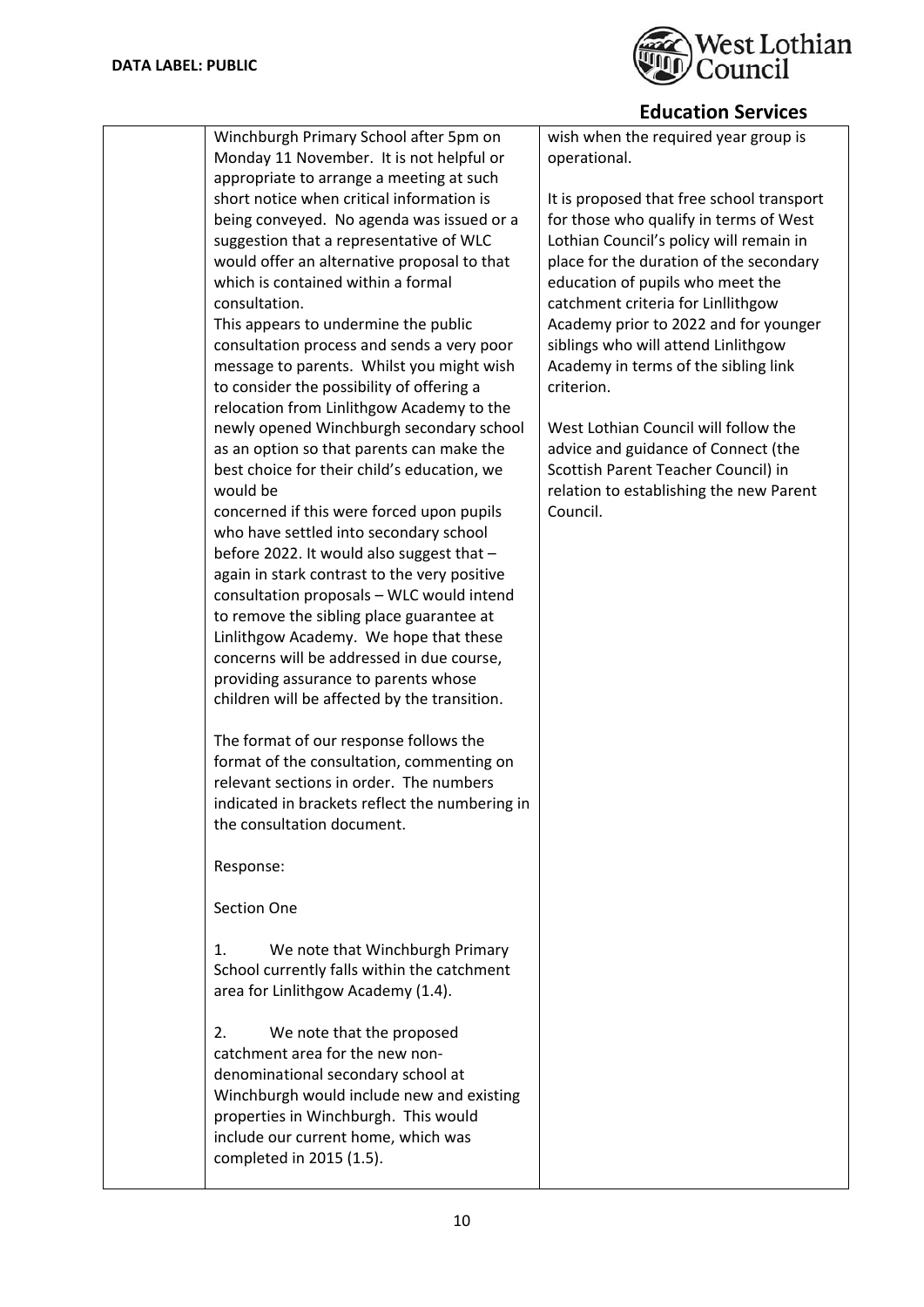

| 3.<br>We note that it is proposed that the        |  |
|---------------------------------------------------|--|
| new non-denominational secondary school           |  |
| be populated on a phased basis, with an           |  |
| initial intake in 2022 of S1 students only (1.6). |  |
| We are pleased that West Lothian Council          |  |
| recognises the potential impact on families       |  |
| who will at that time have children at            |  |
| Linlithgow Academy whose younger siblings         |  |
| are yet to commence secondary school. This        |  |
| includes our family. We are very pleased          |  |
| that the consultation proposes that pupils        |  |
| who will fall within the catchment for the        |  |
| new Winchburgh secondary school will be           |  |
| permitted to attend Linlithgow Academy with       |  |
| their older sibling, rather than have no option   |  |
| but to attend a different secondary school.       |  |
| We expect this proposal to be the default         |  |
| and preferred option given its inclusion in the   |  |
| consultation. This is very important for the      |  |
| following reasons:                                |  |
|                                                   |  |
| The connection and support provided<br>a.         |  |
| by an older sibling to a younger sibling on       |  |
| commencing secondary school is part of the        |  |
| learner journey for each child and has both       |  |
| educational and social benefits. It is            |  |
| important that this opportunity be made           |  |
| available, without question, to those families    |  |
| who believe that it will be in the best           |  |
| interests of their children to attend the same    |  |
| secondary school. It is also very important       |  |
| that the spirit and intention of this proposal    |  |
| be maintained, and that this is not suddenly      |  |
| or quietly changed to a less attractive option    |  |
| for families in Winchburgh who have children      |  |
| who will commence secondary school before         |  |
| and after 2022.                                   |  |
| The sense of identity that children<br>b.         |  |
| feel in their school years has positive benefits  |  |
| in terms of their involvement with extra-         |  |
| curricular activities and fundraising, and it is  |  |
| both practical and family-centred to ensure       |  |
| that children have the opportunity to share       |  |
| this experience at the same secondary school      |  |
| if possible.                                      |  |
| It will be safer for younger siblings to<br>c.    |  |
| commence secondary school with an older           |  |
| sibling who can help ensure the younger child     |  |
| arrives safely at school and returns safely       |  |
| home after school, particularly in the winter     |  |
|                                                   |  |
| months. For our own family, we feel that this     |  |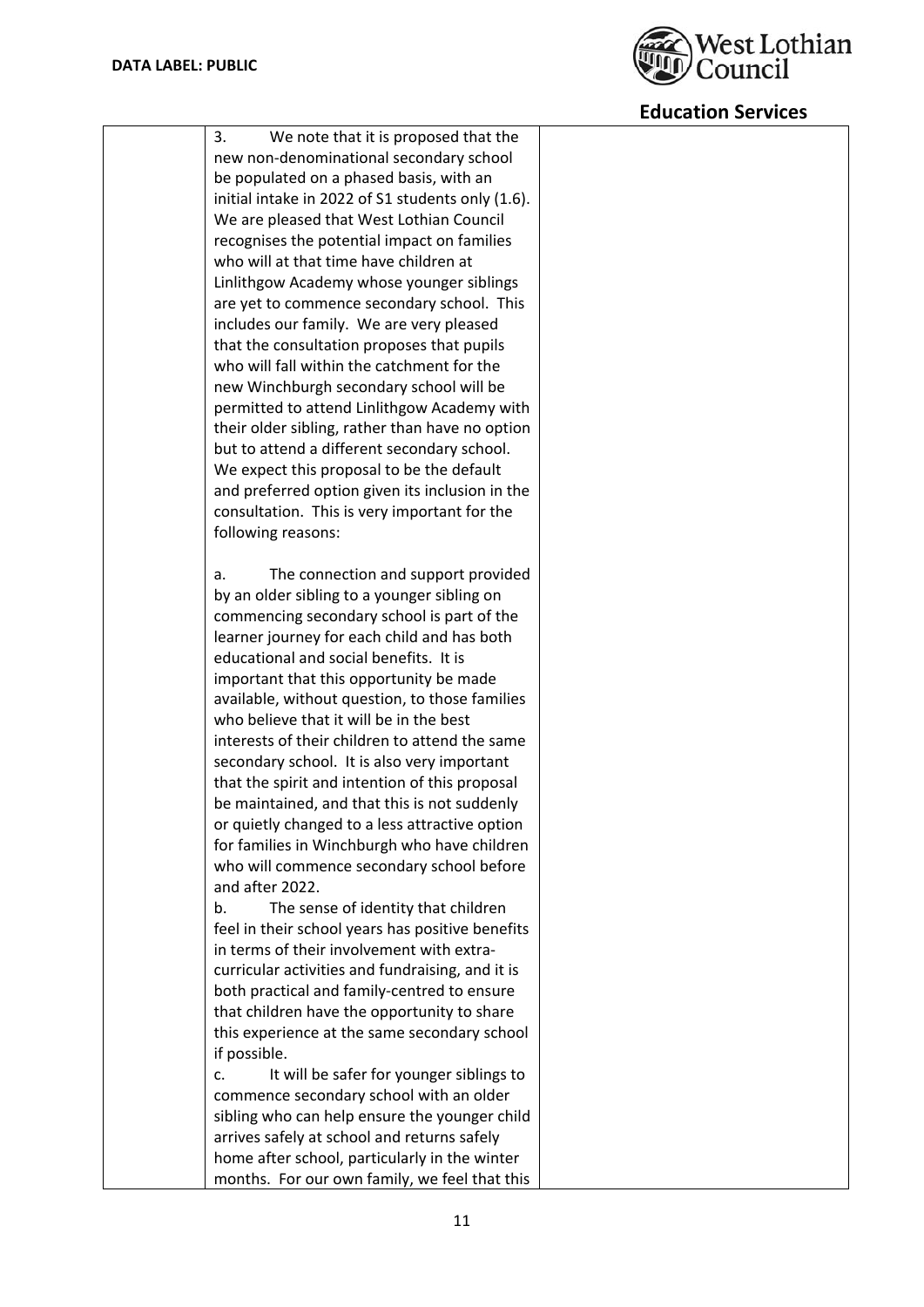

| is particularly important in the interests of                       |  |
|---------------------------------------------------------------------|--|
| child safety as our daughter is younger and                         |  |
| will benefit from having the care and                               |  |
| protection of a highly responsible older                            |  |
| brother.                                                            |  |
| d.<br>The practicalities for busy working                           |  |
| parents of managing the arrangements for                            |  |
| two separate secondary schools could be                             |  |
| problematic for various reasons, including                          |  |
| attending parent-teacher evenings and                               |  |
|                                                                     |  |
| building a relationship with teachers and<br>school administrators. |  |
|                                                                     |  |
| The impact on overall pupil numbers<br>e.                           |  |
| at Linlithgow Academy of guaranteeing                               |  |
| younger sibling enrolments is likely to be low,                     |  |
| given that the majority of the increased                            |  |
| school roll numbers at Winchburgh Primary                           |  |
| School are in the more junior years that                            |  |
| would be due to transition to secondary                             |  |
| school after 2022. There are comparatively                          |  |
| few children in the current P7 and P6 years                         |  |
| that would have younger siblings who might                          |  |
| wish to attend Linlithgow Academy in due                            |  |
| course.                                                             |  |
|                                                                     |  |
| We will follow the plans with interest as they                      |  |
| develop. Our intentions at this time would                          |  |
| be to take the opportunity to send our                              |  |
| younger child to Linlithgow Academy from                            |  |
| August 2022, taking advantage of the                                |  |
| practical and forward-thinking proposal set                         |  |
| out in this consultation. We would be                               |  |
| disappointed if this option were taken away                         |  |
|                                                                     |  |
| as it is sensible and practical.                                    |  |
|                                                                     |  |
| We note that the phased approach to                                 |  |
| populating the new secondary school at                              |  |
| Winchburgh means that our older child will                          |  |
| undertake all of his secondary schooling at                         |  |
| Linlithgow Academy, according to the current                        |  |
| catchment status and arrangements, and we                           |  |
| are content with this approach and grateful                         |  |
| for the certainty set out in the consultation.                      |  |
| We do not want or expect this to change and                         |  |
| we do not want to have a relocation of                              |  |
| school forced upon our child. Further, we                           |  |
| note that no existing secondary school pupils                       |  |
| in West Lothian will be required to relocate                        |  |
| to the proposed new secondary school in                             |  |
| Winchburgh, based on the proposals in the                           |  |
| formal consultation. This would mean that                           |  |
|                                                                     |  |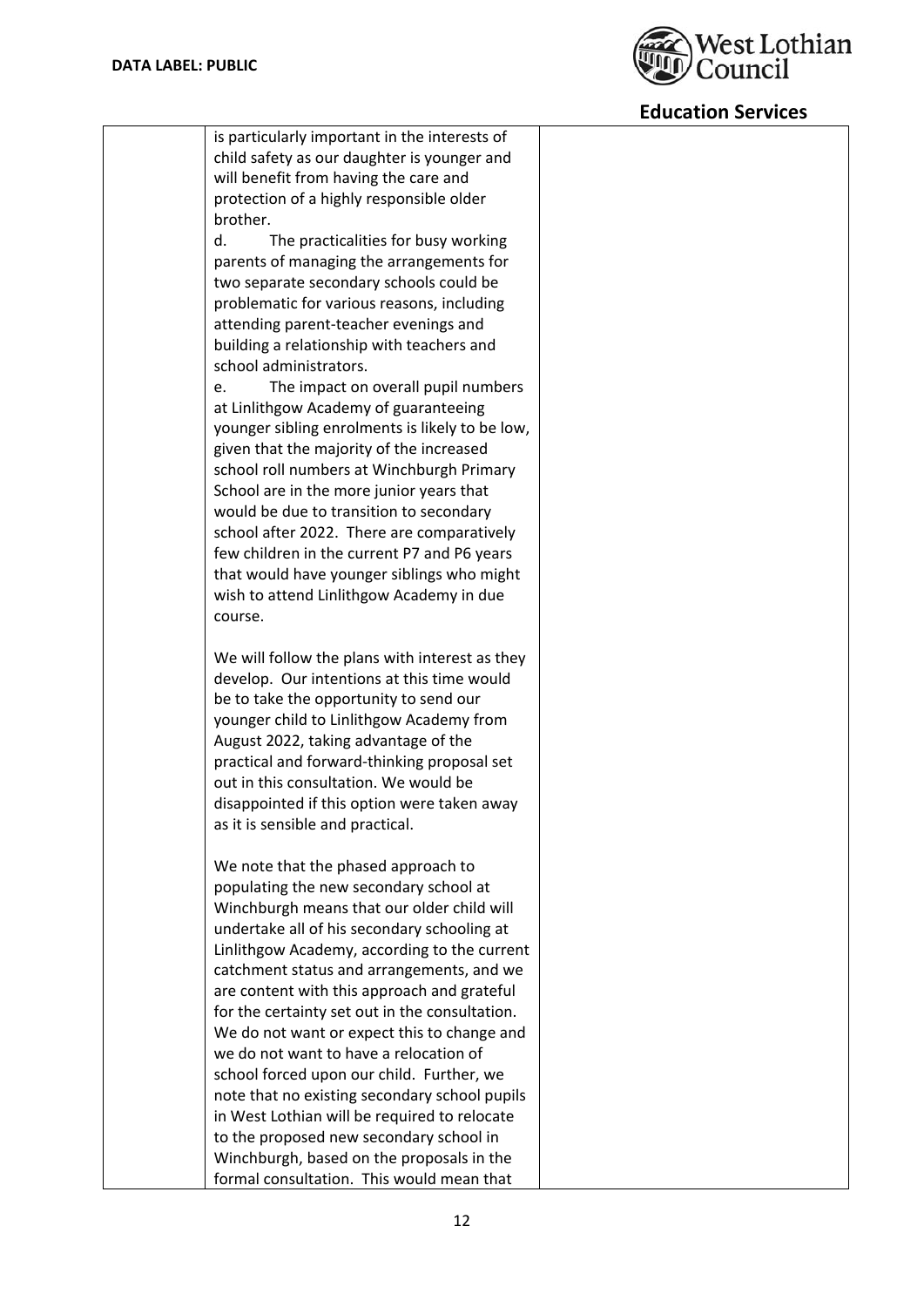

| even if the new secondary school were                                              |
|------------------------------------------------------------------------------------|
| populated differently to the proposals set                                         |
| out, our older child would not be required to                                      |
| relocate. This is sufficiently reassuring that                                     |
| his schooling will not be disrupted against his                                    |
| or our wishes. We expect this level of                                             |
| certainty to be guaranteed, as it is clearly in                                    |
| the best interests of the pupils - a pupil and                                     |
| family-centred approach is absolutely critical.                                    |
| This must not be changed to make relatively                                        |
| small savings (say, on transport costs) at the                                     |
| expense of the future of the children                                              |
| affected. We would strongly oppose any new                                         |
| proposals that differ to those in the                                              |
| consultation document that we consider to                                          |
| be to the detriment of our children.                                               |
|                                                                                    |
| There are numerous reasons why children                                            |
| who commence their secondary schooling at                                          |
| Linlithgow Academy should and must be                                              |
| allowed to continue to completion of their                                         |
| secondary studies if they so wish. They                                            |
| include:                                                                           |
| The sense of identity that children<br>a.                                          |
| develop within their school has educational                                        |
| benefits. Being part of the school                                                 |
| community, adopting the school ethos and                                           |
| values, developing and building friendships                                        |
| and connections with the teaching staff are                                        |
| all part of the secondary school experience.                                       |
| Sometimes pupils have to move school. But                                          |
| this should never be forced upon children                                          |
| who have settled into their school and whose                                       |
| expectation is that they will continue to learn                                    |
| and grow in their school environment.                                              |
| b.                                                                                 |
| The learning style and approach<br>differs within schools and is established in S1 |
| and S2 before decisions are made about                                             |
|                                                                                    |
| which subjects to choose for exams and,                                            |
| ultimately, to shape later education choices                                       |
| and indeed life choices. S3 is a critical year                                     |
| and we would absolutely expect that if our                                         |
| son is doing well at Linlithgow Academy, is                                        |
| settled, happy and flourishing, he will be                                         |
| allowed to continue there - if this is the best                                    |
| thing for his learner journey.                                                     |
| There can be a 'domino effect' when<br>c.                                          |
| a major change occurs that can have negative                                       |
| consequences. Secondary school is a time at                                        |
| which children develop socially, emotionally,                                      |
| and intellectually. It is a lot to cope with. A                                    |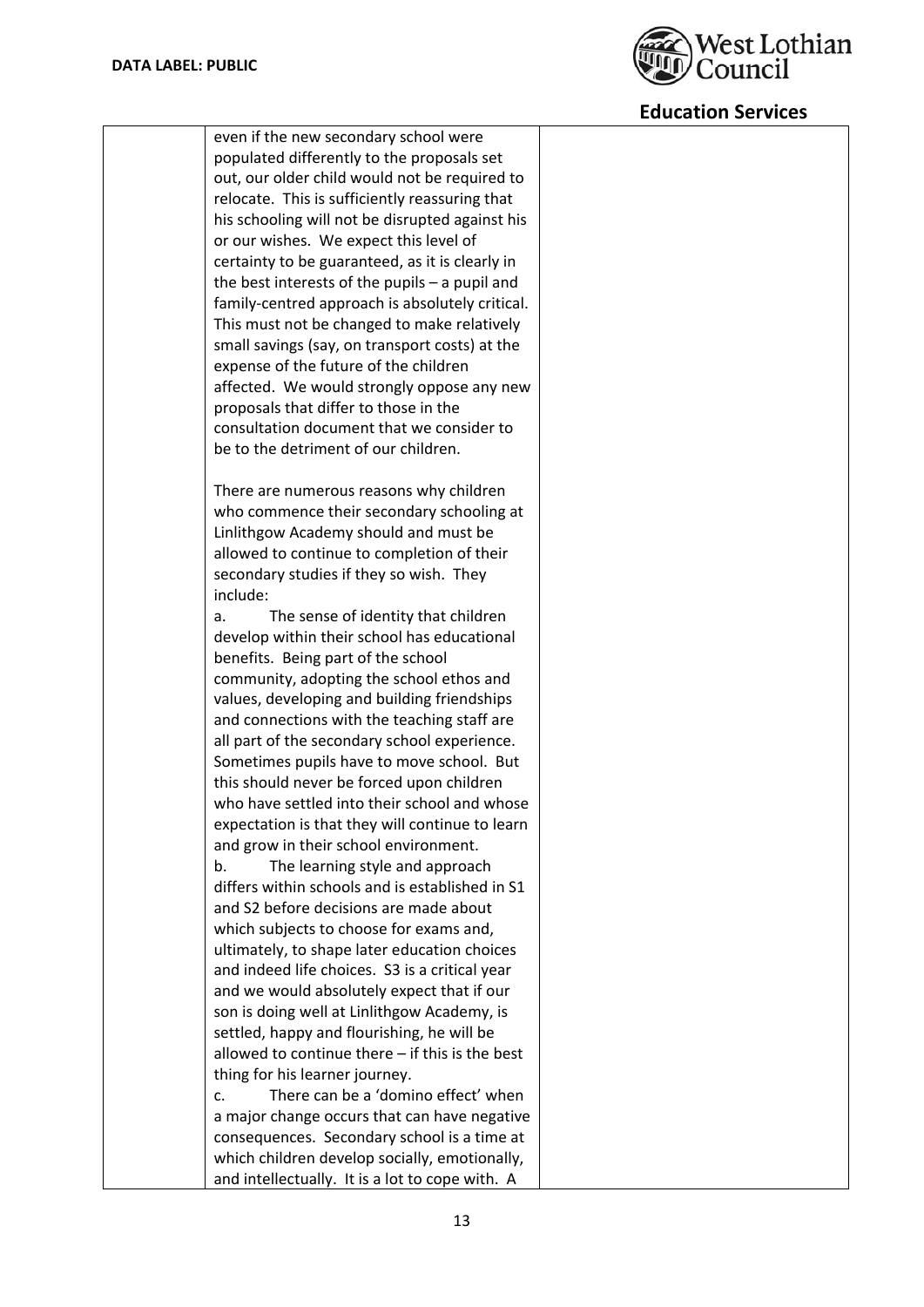

| Section Two<br>1.<br>We note that the proposed phased<br>population of the new secondary school is<br>described as having notable advantages. The<br>intention is to populate the new school with<br>S1 initially, then S1 and S2 and so on. We<br>recognise that for many local families this<br>may be a preferred option. We note that we<br>would have the choice to send our younger<br>child to the new local secondary school or to<br>Linlithgow Academy, as she would have an<br>older sibling there. We would wish to ensure<br>that this degree of flexibility is maintained,<br>with the option to choose the best learner<br>journey for the individual child.<br>2.<br>We note that the existing<br>arrangements for admission, transition and<br>transport to secondary school will apply to<br>pupils in catchment, both before the<br>proposed new high school is opened, and<br>while there is a sibling link for any younger<br>siblings who might attend Linlithgow<br>Academy from 2022 in accordance with the<br>proposals set out in this consultation. We | major change to a set routine can have<br>positive benefits, but it can have a negative<br>impact, the effects of which might not be<br>fully apparent at first. We would wish to<br>avoid that for our children and for other local<br>children whose secondary education falls<br>within this period of transition for secondary<br>schools in our area. The consultation<br>includes proposals that have been set out<br>with the best interests of the children in<br>mind, and this must remain the priority.<br>d.<br>The sense of identity that children<br>feel in their school years has positive benefits<br>in terms of their involvement with extra-<br>curricular activities and fundraising, and it is<br>both practical and family-centred to ensure<br>that children have the opportunity to share<br>this experience at the same secondary school<br>if possible. |  |
|-----------------------------------------------------------------------------------------------------------------------------------------------------------------------------------------------------------------------------------------------------------------------------------------------------------------------------------------------------------------------------------------------------------------------------------------------------------------------------------------------------------------------------------------------------------------------------------------------------------------------------------------------------------------------------------------------------------------------------------------------------------------------------------------------------------------------------------------------------------------------------------------------------------------------------------------------------------------------------------------------------------------------------------------------------------------------------------|------------------------------------------------------------------------------------------------------------------------------------------------------------------------------------------------------------------------------------------------------------------------------------------------------------------------------------------------------------------------------------------------------------------------------------------------------------------------------------------------------------------------------------------------------------------------------------------------------------------------------------------------------------------------------------------------------------------------------------------------------------------------------------------------------------------------------------------------------------------------------------|--|
|                                                                                                                                                                                                                                                                                                                                                                                                                                                                                                                                                                                                                                                                                                                                                                                                                                                                                                                                                                                                                                                                                   |                                                                                                                                                                                                                                                                                                                                                                                                                                                                                                                                                                                                                                                                                                                                                                                                                                                                                    |  |
| ensure for families that need to plan for the<br>future, both in terms of the expectations and                                                                                                                                                                                                                                                                                                                                                                                                                                                                                                                                                                                                                                                                                                                                                                                                                                                                                                                                                                                    | strongly support the continuity this would                                                                                                                                                                                                                                                                                                                                                                                                                                                                                                                                                                                                                                                                                                                                                                                                                                         |  |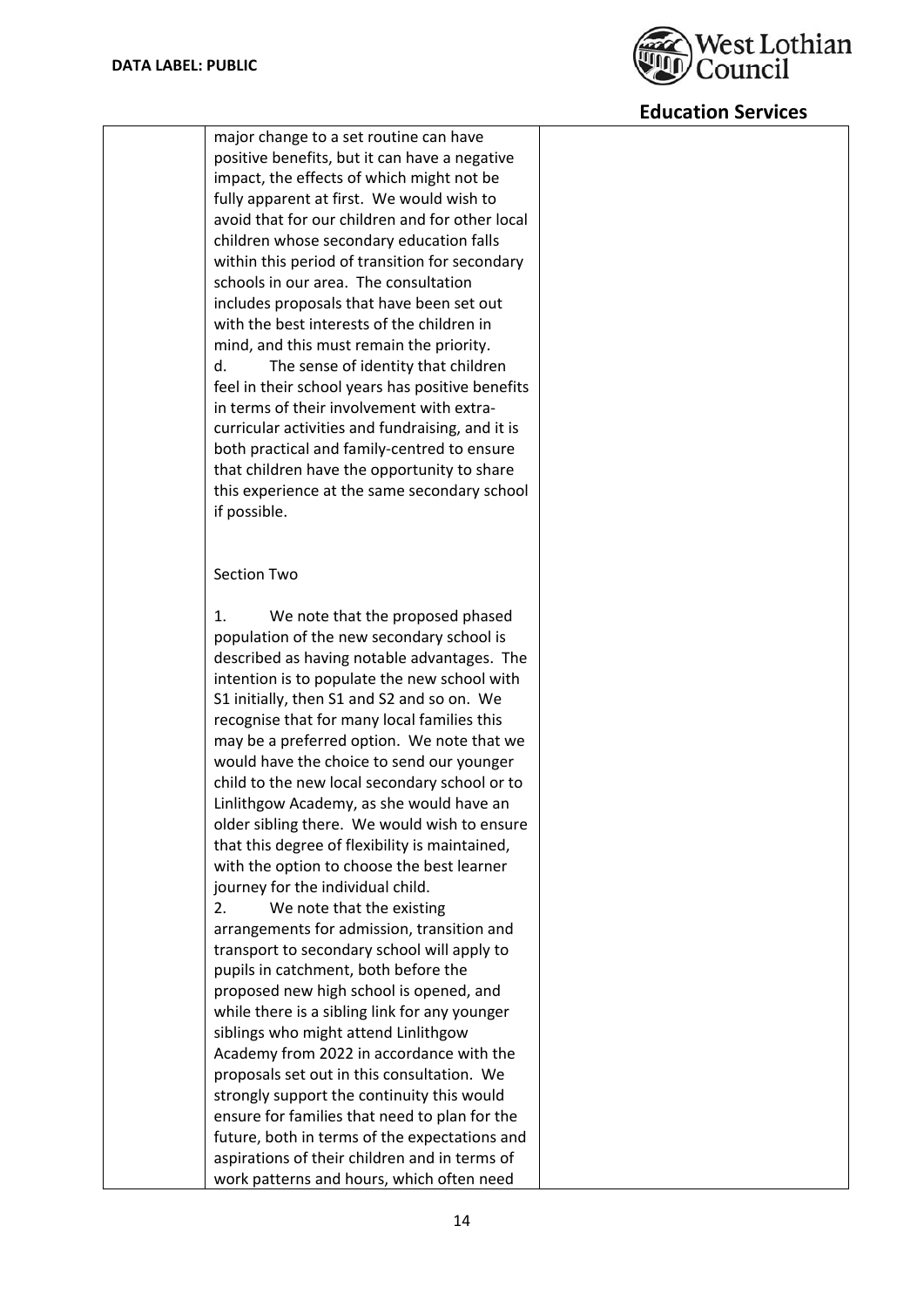

| to be planned and budgeted for well in          |
|-------------------------------------------------|
| advance. It is important that fully-funded      |
| transport provision remains in place for the    |
| duration of the secondary education of pupils   |
| who meet the catchment criteria for             |
| Linllithgow Academy, both prior to 2022 and     |
| for younger siblings who will attend            |
| Linlithgow Academy while the sibling link is in |
| place. We would be extremely disappointed       |
| if this proposal were changed to a worse        |
| option for local families, and we fully expect  |
| West Lothian Council to act in the very best    |
| interests of families whose children will fall  |
| within what is effectively a period of          |
| transition from existing secondary school       |
| arrangements for Winchburgh to new              |
| arrangements. In such cases, it is important    |
| that those affected by the transition have      |
|                                                 |
| options in place that support the pupils. Our   |
| children get just one chance at their           |
| education and we will do all we can to ensure   |
| that bureaucracy does not determine their       |
| chances.                                        |
| 3.<br>We very much welcome the multi-           |
| use space approach proposed for the new         |
| secondary school in Winchburgh. If well         |
| planned and delivered, the new school           |
| should form a vibrant part of the growing       |
| local community and will enable families to     |
| engage with the new facilities whether their    |
| children attend the secondary school or not.    |
| It would also enable social links to be         |
| maintained between children who attend the      |
| local secondary school and those who are at     |
| Linlithgow Academy.                             |
| 4.<br>We are very pleased that                  |
| sustainability will be a key feature of the new |
| secondary school.                               |
| We note that the consultation makes<br>5.       |
| reference to parental involvement and the       |
| establishment of parent forums. We support      |
| this approach. However, we would caution        |
| the Council to be aware that in small           |
| communities, not all parents have an equal      |
| voice. It is not guaranteed that establishing   |
| parent forums will ensure that all parents      |
| have an opportunity to shape the strategic      |
| direction of the school. It is a noble ambition |
| to deliver a welcoming school that is inclusive |
| to all, but we would advise caution and an      |
| approach that ensures those parents who do      |
|                                                 |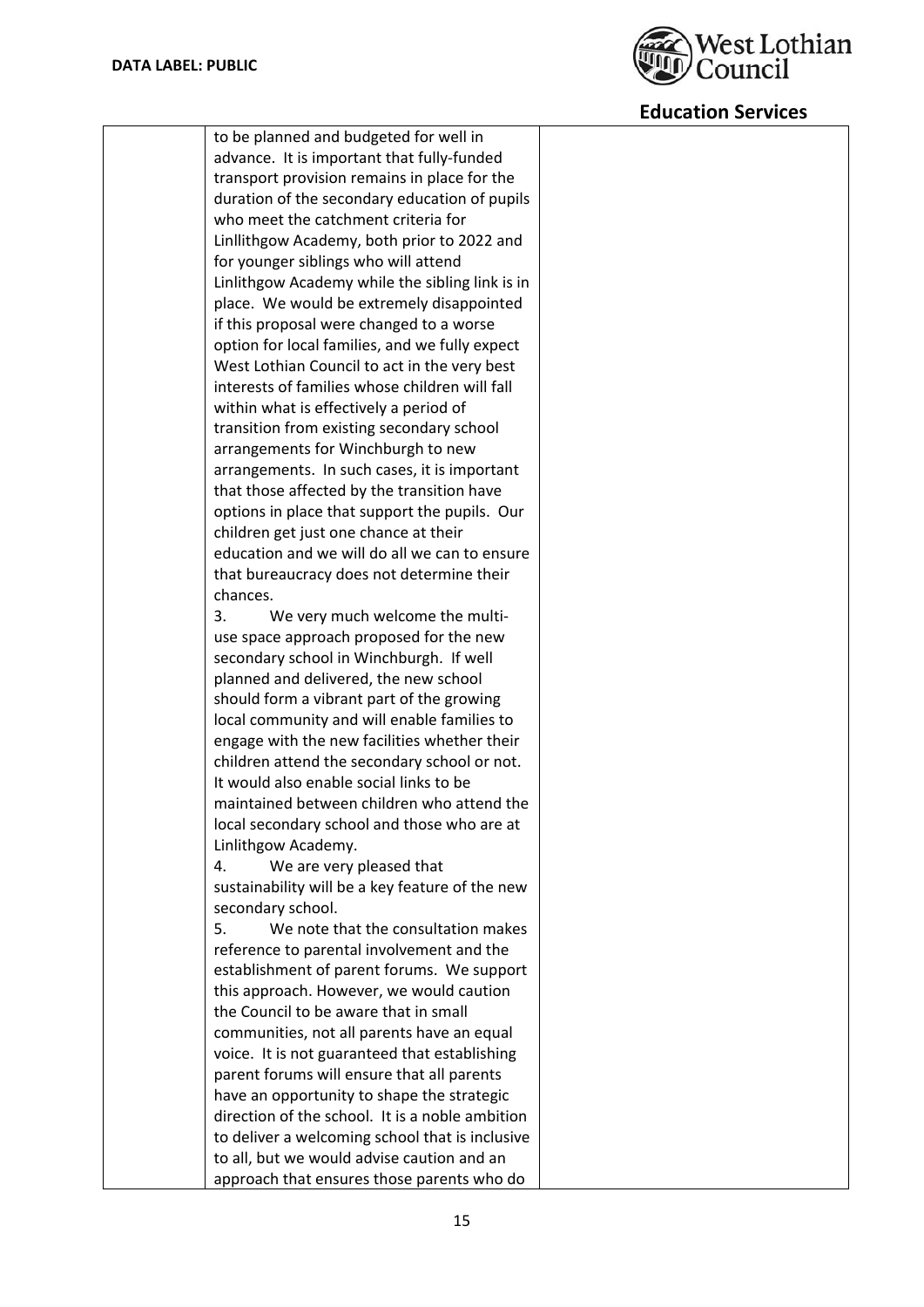

| not feel comfortable engaging with existing                                              |  |
|------------------------------------------------------------------------------------------|--|
| groups are not sidelined or drowned out by                                               |  |
| louder voices and more prominent local                                                   |  |
| individuals.                                                                             |  |
|                                                                                          |  |
| <b>Section Three</b>                                                                     |  |
|                                                                                          |  |
| This section refers to the Integrated Impact                                             |  |
| Assessment (IIA) and compliance with                                                     |  |
| legislative requirements. In terms of human                                              |  |
| rights, we would expect the issues we have                                               |  |
| raised already in this response to be the type                                           |  |
| of considerations that would form part of an                                             |  |
| IIA. We would wish to ensure that West                                                   |  |
| Lothian Council avoids a situation in which it                                           |  |
| tells local parents, such as ourselves, that it is                                       |  |
| meeting its legal obligation to provide                                                  |  |
| secondary schooling locally, and that our son                                            |  |
| must commence S3 in Winchburgh regardless                                                |  |
| of whether it is best for his learner journey,                                           |  |
| and that our daughter will no longer have the                                            |  |
| option to choose Linlithgow Academy or the                                               |  |
| new local high school.                                                                   |  |
|                                                                                          |  |
| The IIA might determine that this approach                                               |  |
| would be legal, but it should go further and                                             |  |
| consider the ethical and moral perspective                                               |  |
| and the longer-term impact on children of                                                |  |
| the potential disruption and uncertainty. We<br>hear much these days about how resilient |  |
| children are. Please do not overestimate this                                            |  |
| because it suits budgetary considerations.                                               |  |
| Your current proposals, as set out in the                                                |  |
| consultation, appear to be sound, well-                                                  |  |
| considered, and focused on the best                                                      |  |
| outcomes for pupils and their families. We                                               |  |
| would be concerned and indeed suspicious if                                              |  |
| this were to change and that proposals were                                              |  |
| later introduced that are less favourable to                                             |  |
| our family and families in a similar situation                                           |  |
| to ours.                                                                                 |  |
|                                                                                          |  |
| Currently, we are strongly in favour of the                                              |  |
| proposals as set out in the consultation. If                                             |  |
| they are to change radically, we would                                                   |  |
| expect a new consultation to be issued                                                   |  |
| before any decisions are taken and                                                       |  |
| implemented.                                                                             |  |
|                                                                                          |  |
| We note that it is proposed that final                                                   |  |
| decisions be made in January 2020. Should                                                |  |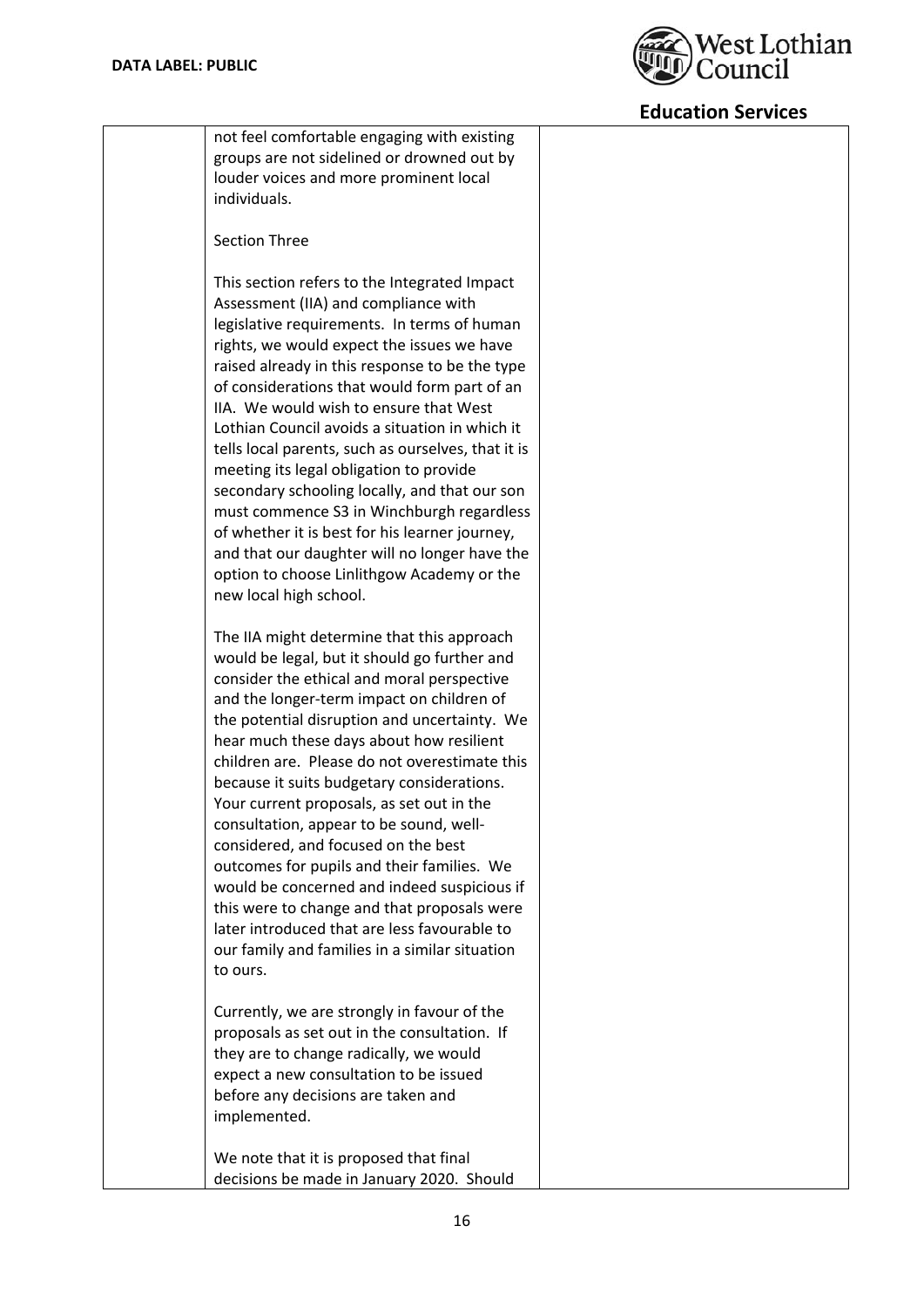

|        | there be changes to the proposals set out in<br>the consultation, we would expect this date<br>to be extended to allow full and detailed |                                                                                |
|--------|------------------------------------------------------------------------------------------------------------------------------------------|--------------------------------------------------------------------------------|
|        | consultation with parents who are unhappy                                                                                                |                                                                                |
|        | about any changes to the proposals.                                                                                                      |                                                                                |
|        | Otherwise, it would give the impression that                                                                                             |                                                                                |
|        | the consultation was not conducted in good                                                                                               |                                                                                |
|        | faith.                                                                                                                                   |                                                                                |
|        |                                                                                                                                          |                                                                                |
|        | In summary, we would like to have the                                                                                                    |                                                                                |
|        | option for our son - who will commence                                                                                                   |                                                                                |
|        | secondary school in 2020 at Linlithgow<br>Academy - to remain there for the duration                                                     |                                                                                |
|        | of his secondary school education if that is                                                                                             |                                                                                |
|        | the choice our family makes for him. We                                                                                                  |                                                                                |
|        | would like to have the option to send our                                                                                                |                                                                                |
|        | daughter to Linlithgow Academy in 2022 and                                                                                               |                                                                                |
|        | for her to also remain there for the duration                                                                                            |                                                                                |
|        | of her secondary education if that suits best.                                                                                           |                                                                                |
|        | The current consultation makes clear                                                                                                     |                                                                                |
|        | provision for our wishes. The proposals are                                                                                              |                                                                                |
|        | good. Please do not change them I any way                                                                                                |                                                                                |
|        | that would make these options less                                                                                                       |                                                                                |
|        | favourable to pupils in the transition period.                                                                                           |                                                                                |
| Parent | This email is in relation to requested                                                                                                   | Pupils living in the proposed new                                              |
|        | responses and views on the Winchburgh                                                                                                    | catchment area who will have older                                             |
|        | Non-Denominational Secondary<br>Consultation.                                                                                            | siblings in attendance at Linlithgow                                           |
|        |                                                                                                                                          | Academy will be permitted to attend<br>Linlithgow Academy if parents wish them |
|        | My son is in P7 at Winchburgh PS and we                                                                                                  | to attend the same school as their older                                       |
|        | warmly and strongly welcome the proposal                                                                                                 | sibling.                                                                       |
|        | of transition from P7 to S1 at Linlithgow                                                                                                |                                                                                |
|        | Academy, with his time from S1 all the way                                                                                               | Pupils resident in the catchment area may                                      |
|        | through to S6 secured and without any                                                                                                    | attend the proposed new secondary                                              |
|        | proposed disruption.                                                                                                                     | school in Winchburgh, if their parents so                                      |
|        |                                                                                                                                          | wish when the required year group is                                           |
|        | We had been cautiously concerned the                                                                                                     | operational.                                                                   |
|        | children would be asked to move to the new                                                                                               |                                                                                |
|        | school in Winchburgh in S3, after 2 years of                                                                                             | It is proposed that free school transport                                      |
|        | developing meaningful friendships, good                                                                                                  | for those who qualify in terms of West                                         |
|        | relationships with teachers and having firmly                                                                                            | Lothian Council's policy will remain in                                        |
|        | embedded Linlithgow's school ethos, social                                                                                               | place for the duration of the secondary                                        |
|        | activities and identity. It has been a great<br>comfort knowing that our son won't be                                                    | education of pupils who meet the<br>catchment criteria for Linllithgow         |
|        | needlessly separated from his school life and                                                                                            | Academy prior to 2022 and for younger                                          |
|        | friends.                                                                                                                                 | siblings who will attend Linlithgow                                            |
|        |                                                                                                                                          | Academy in terms of the sibling link                                           |
|        | More importantly, the teachers who will                                                                                                  | criterion.                                                                     |
|        | have gotten to know him over S1 and S2, will                                                                                             |                                                                                |
|        | know his strengths as well as gaps and will be                                                                                           |                                                                                |
|        | enabled to continue developing his learning                                                                                              |                                                                                |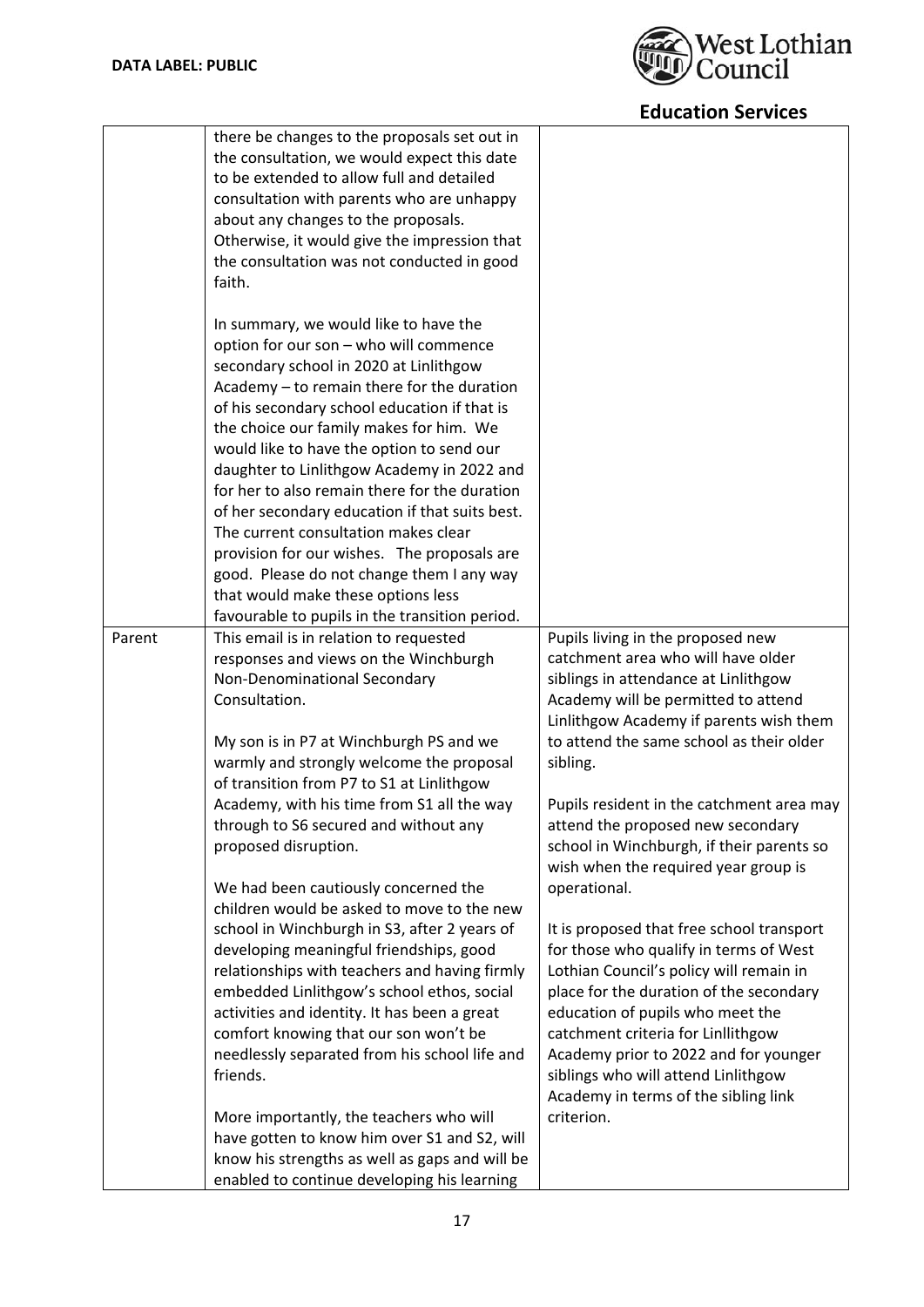

|                      | and attainment. This is something that a<br>brand new set of teachers at another school<br>would have had difficulty matching as they<br>simply wouldn't know him.<br>We also welcome the opportunity for siblings<br>to have a place at Linlithgow Academy and<br>that transport and support will continue. It<br>could be that his brother will choose to<br>attend the new Winchburgh High School<br>along with his classmates as the school will<br>be open by then, but to have the option of<br>having both boys attend the same school                                                                                                                                                                                    |                                                                                                                                                                                                                                                                                                                                                                                                                                                                                                                                                                                                                                                                                                                                                                                                     |
|----------------------|----------------------------------------------------------------------------------------------------------------------------------------------------------------------------------------------------------------------------------------------------------------------------------------------------------------------------------------------------------------------------------------------------------------------------------------------------------------------------------------------------------------------------------------------------------------------------------------------------------------------------------------------------------------------------------------------------------------------------------|-----------------------------------------------------------------------------------------------------------------------------------------------------------------------------------------------------------------------------------------------------------------------------------------------------------------------------------------------------------------------------------------------------------------------------------------------------------------------------------------------------------------------------------------------------------------------------------------------------------------------------------------------------------------------------------------------------------------------------------------------------------------------------------------------------|
|                      | should they wish it is excellent.<br>It's heartening to see that the local authority<br>is putting the needs of the children first over<br>the needs of the authority and that any pain<br>through the transition of new catchment<br>areas and schools is being borne by those<br>who have proposed the idea, rather than<br>children being asked to bare the upheaval<br>and disruption though no fault of their own.<br>My thanks to you and your team and we look<br>forward to the approval of these proposals<br>soon.                                                                                                                                                                                                     |                                                                                                                                                                                                                                                                                                                                                                                                                                                                                                                                                                                                                                                                                                                                                                                                     |
| Community<br>Council | The West Lothian Council should make every<br>effort to ensure there is a pathway away<br>from the main road for pedestrian traffic to<br>the new schools for children living in the<br>south and east of the community. It was<br>envisaged that a footpath from Tippet<br>Knowes through the new Block J<br>development would allow the existing<br>footpaths either side of this area to complete<br>the link. It would allow "Pedestrian Buses" to<br>the new primary school and allow children of<br>Winchburgh Primary school west of Tippet<br>Knowes safe pedestrian access in the other<br>direction. This would have the added bonus<br>of a reduction in the traffic congestion<br>outside Winchburgh Primary School. | The footpath to the south of the site<br>along the B9080 is outwith the school<br>boundary and will not form part of the<br>schools works as it remains in the<br>ownership of Winchburgh Developments.<br>It will be set back from the road as far as<br>is practicable. There will be two direct<br>pedestrian access routes from the east,<br>and access into the school grounds from<br>the north east, and south east. There are<br>two further pedestrian access points<br>towards the western end of the site,<br>which will be linked to light controlled<br>crossing point on the B9080 allowing safe<br>access from Tippet Knowes Road, and<br>area south of the B9080. These<br>arrangements are part of the larger<br>access strategy which forms part of the<br>Winchburgh Masterplan. |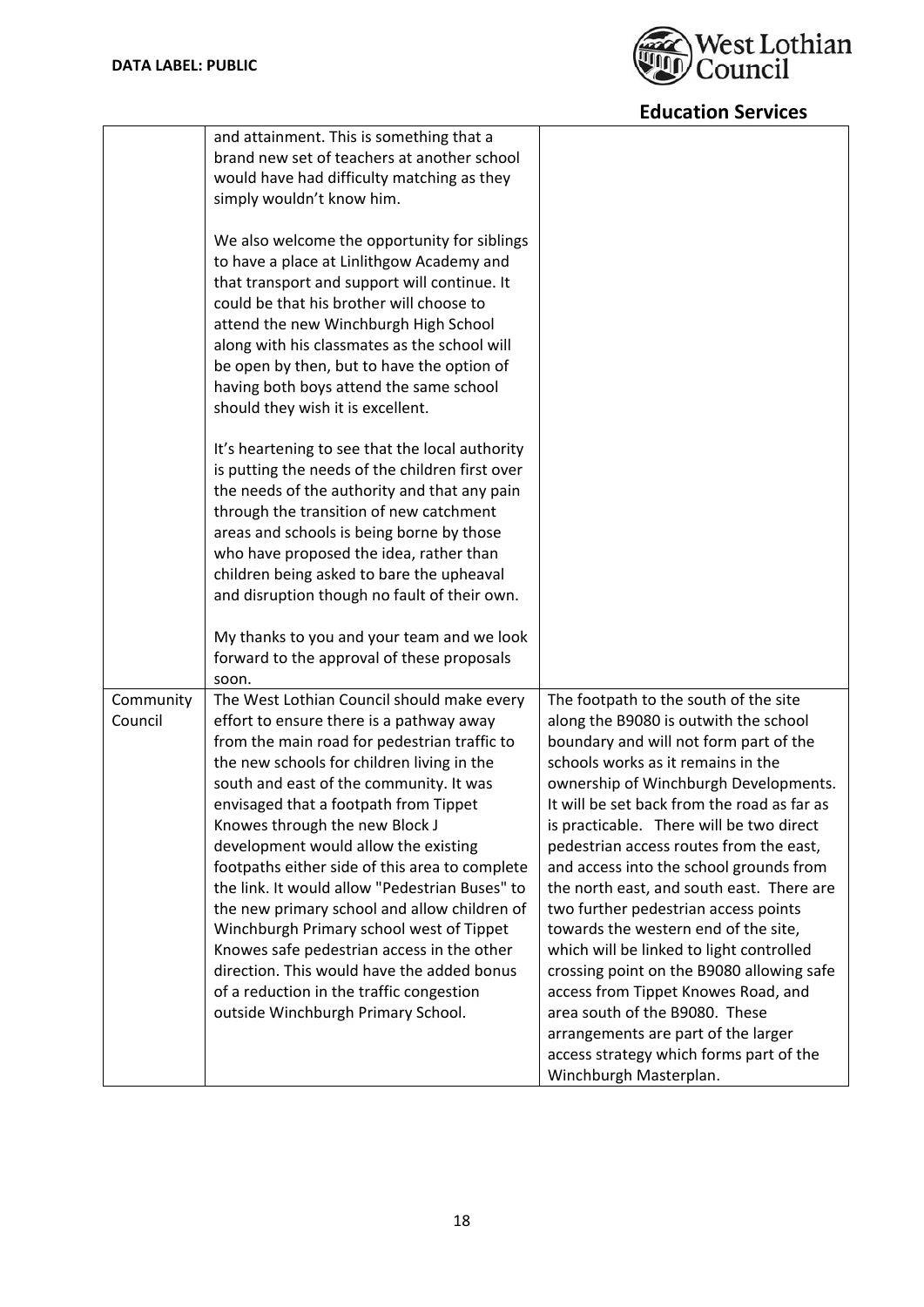

#### **3. NOTE OF PUBLIC MEETING**

#### **3.1 Winchburgh Primary School:**

# **MINUTE OF PUBLIC MEETING HELD IN WINCHBURGH PRIMARY SCHOOL 9 OCTOBER 2019, TO DISCUSS PUBLIC CONSULTATION DOCUMENT: "Establishment of new non‐denominational secondary school at Winchburgh and associated proposals"**

#### **In attendance from West Lothian Council:**

| <b>Councillor David Dodds</b> | <b>Executive Councillor for Education</b>          |
|-------------------------------|----------------------------------------------------|
| James Cameron                 | Head of Education (Learning, Policy and Resources) |
| <b>Catherine Campbell</b>     | Senior Education Development Officer               |
| Andrew Cotton                 | Senior education Planning Officer                  |
| lain Harvey                   | Head Teacher, Winchburgh Primary School            |
| Melanie Laurie                | <b>Education Project Officer</b>                   |
|                               |                                                    |

**Minute taker:** 

Melanie Laurie Education Project Officer

**Meeting attendees (from sign in sheet):** 10 parents, one of whom was also a member of the Community Council)

#### **Education Services Presentation:**

**Introduction –** James Cameron

James Cameron – Head of Education (Learning, Policy and Resources) commenced by introducing West Lothian Council officers and offering an overview of the individual responsibilities held within the Authority.

#### **Aims of Consultation Meeting** ‐ James Cameron

- o Formal consultation required in accordance with Schools (Consultation)(Scotland) Act 2010
- o Information sharing opportunity
- o Capture views from consultees
- o Invaluable research approach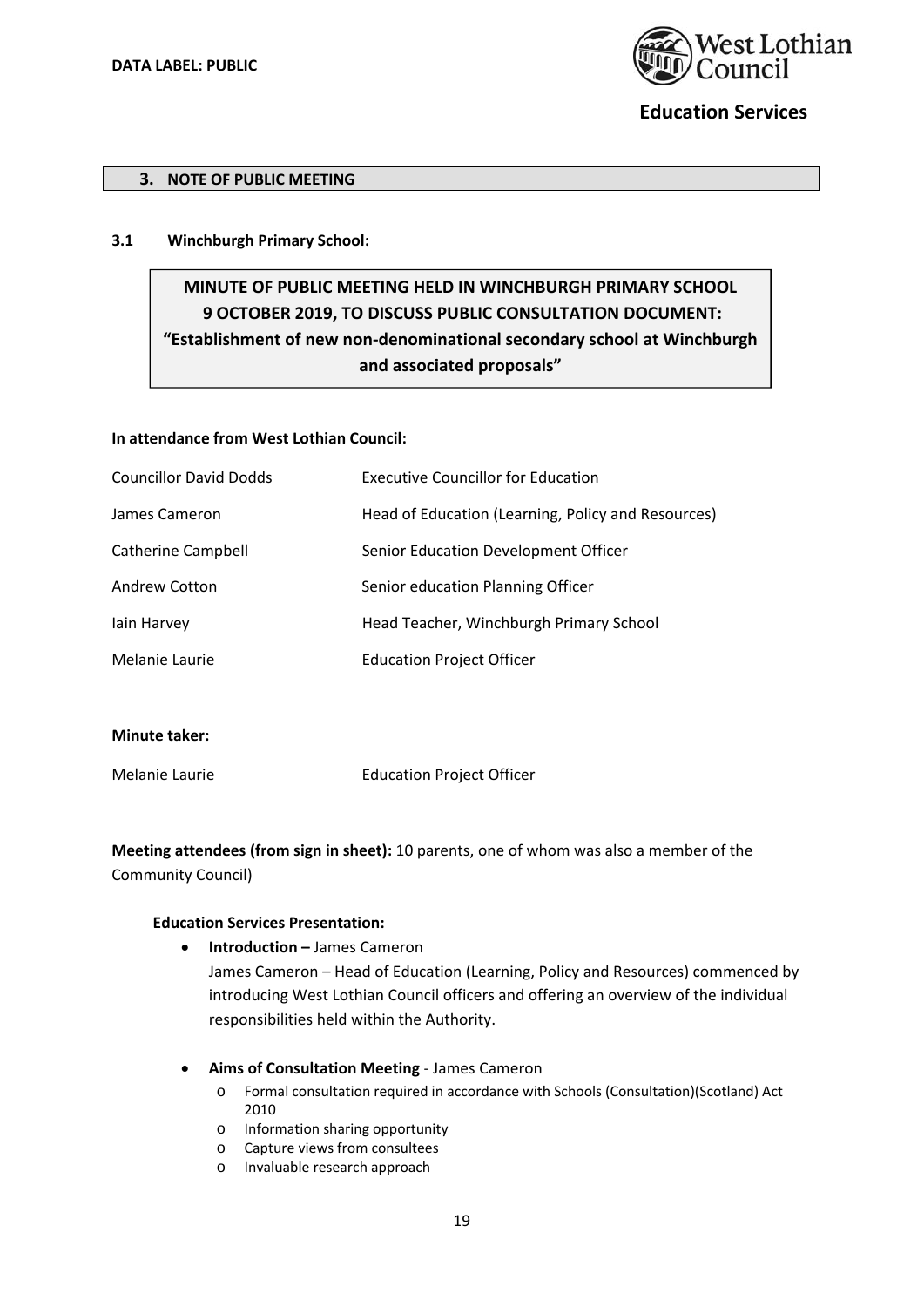

### **Summary of Proposal** – James Cameron

- o Creation of a new non‐denominational secondary school in Winchburgh
- o Establish a non‐denominational catchment area for the new school
- o Review of non‐denominational catchment areas at:
	- $\triangleright$  Broxburn Academy
	- $\triangleright$  Linlithgow Academy
- o Review primary to secondary school associations
- **Rationale for Change** James Cameron
	- o West Lothian Council obligation to ensure new housing developments have a specified secondary school catchment area
	- o Review of current and projected pupil roll indicators for Broxburn Academy and Linlithgow Academy and the implications arising from new housing developments
	- o West Lothian Council ongoing commitment to providing quality and long term sustainable educational provisions for all pupils
- **Next Steps** Melanie Laurie Education Project Officer
	- o Collate and review feedback received from Statutory Consultation period
	- o November 2019 West Lothian Council submit report on findings of Statutory Consultation to Education Scotland for review
	- o On receipt of response from Education Scotland, West Lothian Council prepare and publish Final Consultation Paper – publication schedule December 2019
	- o January 2020 West Lothian Council Education Executive meet to review Final Consultation Paper and make final decision on proposal

### **End of Education Service Presentation**

#### **Discussion Opportunity ‐ Councillor Dodds opened the floor to comments and questions:**

#### **Question/Comment ‐ Attendee**

An attendee asked if the proposals were likely to go ahead

#### **Response : West Lothian Council**

Officers advised that the Planning Application has been submitted and to date the consultation process had not revealed any issues that will affect the project timing. Financial Close is planned for April 2020. Further to this the Head of Education shared that at the pre‐consultation the new Dechmont Primary School community were very positive about having an association with the new secondary school in Winchburgh, although there was a small turnout at the meeting.

### **Question/Comment ‐ Attendee**

This was followed up with a question if the school in Dechmont would close.

#### **Response : West Lothian Council**

Officers explained that a statutory consultation would take place to replace Dechmont Infant School with a P1‐P7 stage school.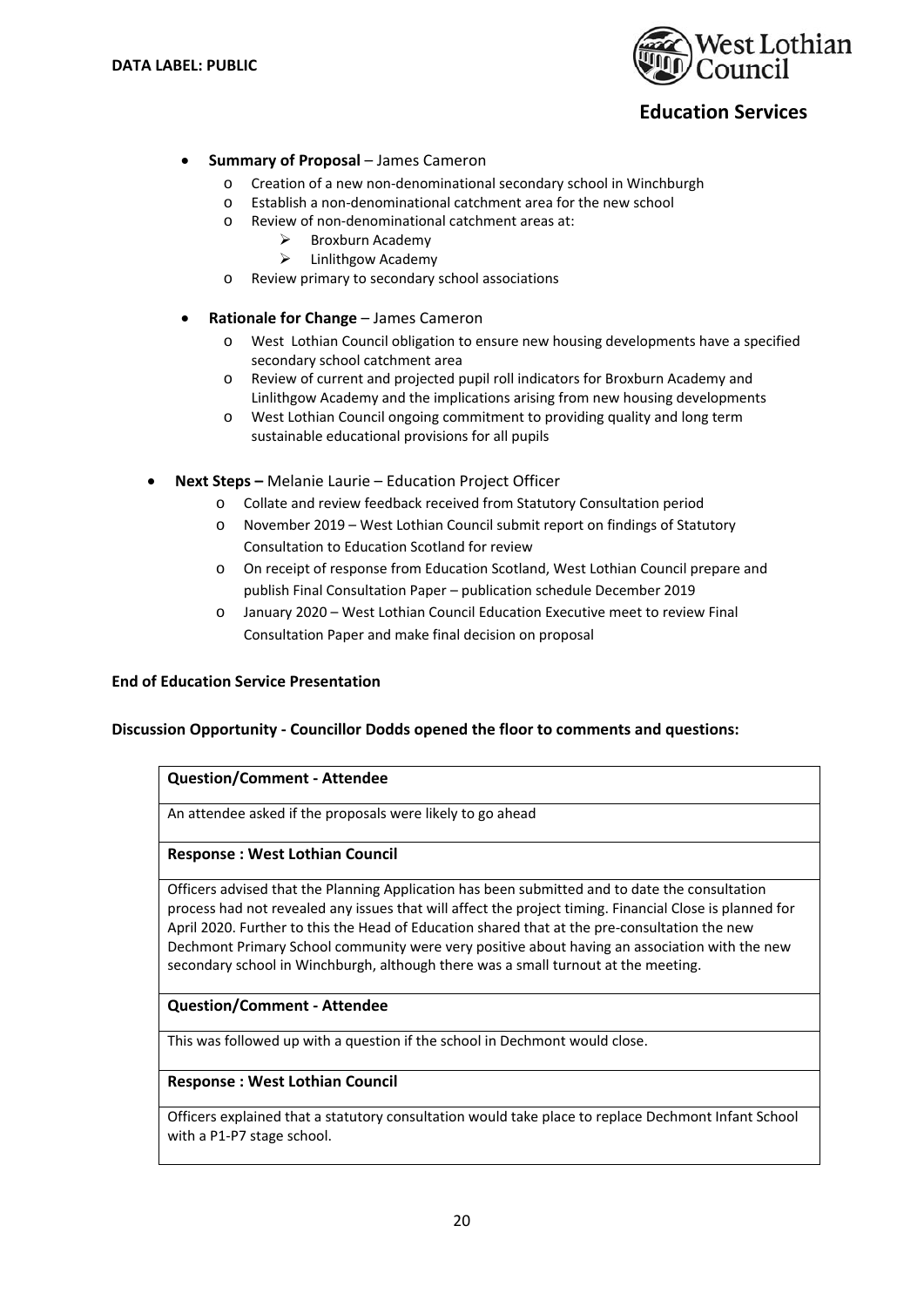

### **Question/Comment ‐ Attendee**

An attendee asked for clarification if Winchburgh Primary children would automatically be associated with Winchburgh Secondary School.

### **Response : West Lothian Council**

Officers explained that the term 'association' is used in the Education Act and establishing an association of Winchburgh Primary with Winchburgh Secondary was a formal part of this process.

#### **Question/Comment ‐ Attendee**

A concern was raised regarding the ability of Winchburgh Primary to cope while the new provision was in construction.

#### **Response : West Lothian Council**

Officers explained that the New Holy Family Primary is expected to open in 2022 on the same site as the secondary schools. The Head Teacher of Winchburgh Primary explained that the school was currently coping with the two-stream set up (two class per year group). Both schools were working cooperatively to use the spaces well. Officers anticipated that the intake would be similar next year but there may be some pressure in August 2021 which we were aware of.

#### **Question/Comment ‐ Attendee**

In response one attendee indicated that they had heard of an issue at lunchtime where children had been asked to sit on the floor to eat as it was too busy.

### **Response : West Lothian Council**

Comment noted. The Head Teacher assured the group that this occurred only once at the beginning of the session. As a result lunches are now split between the two schools and the situation is managed well. He further explained that as well as eating it was important that lunchtimes ensured a social experience.

### **Question/Comment – West Lothian Council**

The Head of Education noted that at the pre‐consultation the view had been expressed that the school could open S1‐S3, but that this was not the proposal.

### **Question/Comment ‐ Attendee**

An attendee sought clarification as to whether parents could decide which school their child attended.

### **Response : West Lothian Council**

Officers explained that the authority would not change the sibling link. Pupils living in the proposed new catchment area who will have older siblings in attendance at Linlithgow Academy will be permitted to attend Linlithgow Academy if parents wish them to attend the same school as their older sibling. Any move by children already placed in another secondary school would be voluntary. No existing secondary school pupils in West Lothian will be required to relocate to the proposed new secondary school in Winchburgh, but may do so if they so wish when the required year group is operational.

Officers indicated that views from the Parent Council on this issue may be sought.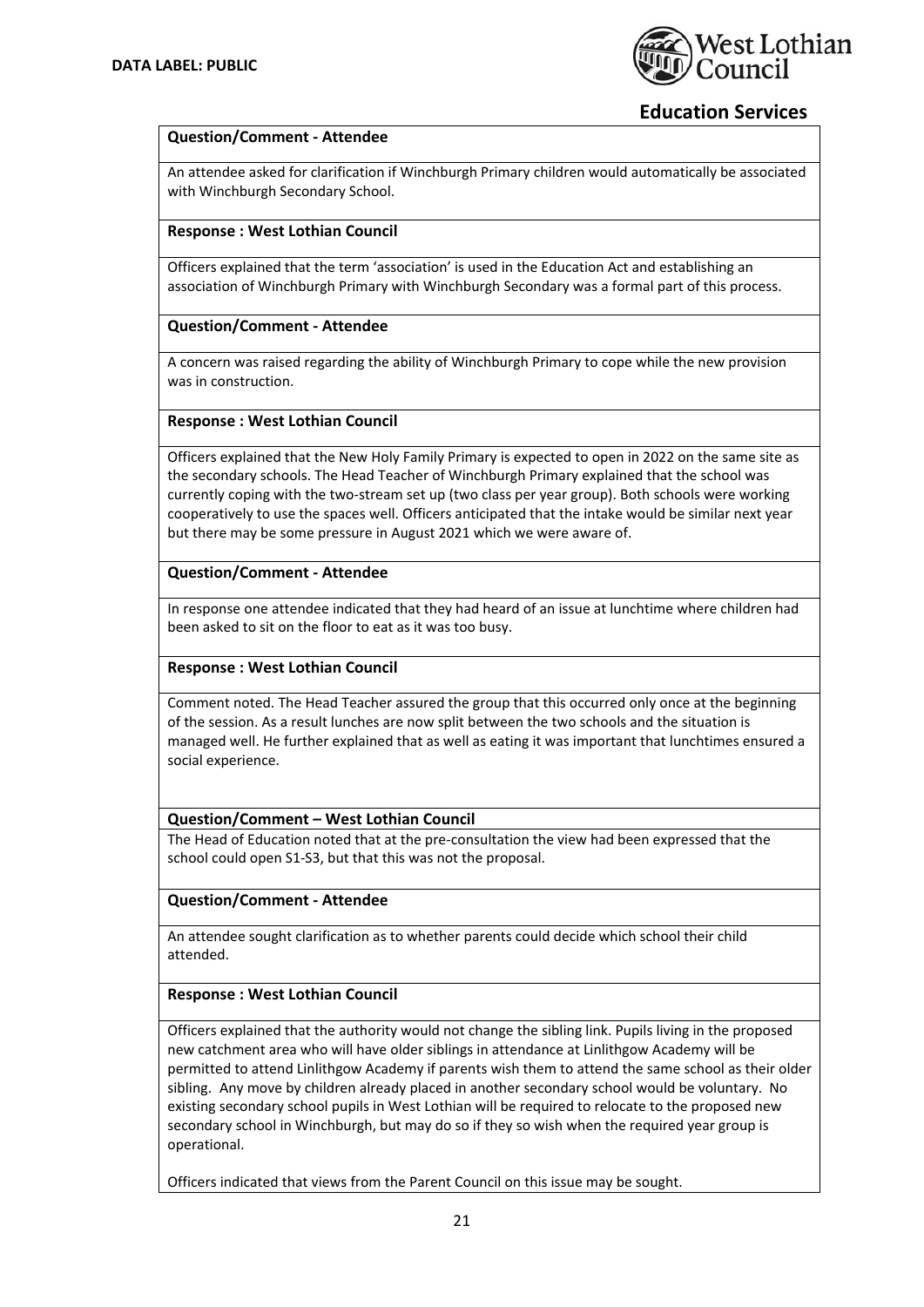

### **Question/Comment – West Lothian Council**

The Head of Education sought the views of meeting attendees on the school name.

#### **Response : Attendees**

The views of the group were unanimous with the preferred option being Winchburgh Academy.

### **Response : West Lothian Council**

Views noted.

#### **Question/Comment ‐ Attendee**

One attendee asked if the new school would have a uniform.

#### **Response : West Lothian Council**

Officers explained that yes, the new schools would have uniform. This would be part of the branding exercise in consultation with the school community.

## **Question/Comment ‐ Attendee**

An attendee asked how the first intake of S1 secondary children would be managed to ensure children get the full experience of secondary.

#### **Response : West Lothian Council**

Comment noted. Officers explained that staffing would ensure delivery of children's entitlement to a Broad General Education. Although a very dynamic situation the anticipated intake from Winchburgh as well as placing requests from out with the area are going up.

### **Question/Comment ‐ Attendee**

 $\triangleright$  A question was asked as to whether children at Bridgend or any other Linlithgow catchment had been considered.

#### **Response : West Lothian Council**

Officers explained that no proposals to include these areas had been made. There was currently no requirement or need to take children out of Linlithgow as the new Winchburgh Secondary would ease capacity there. However, some parents from the areas mentioned had shown interest and officers anticipated some placing requests.

### **Question/Comment ‐ Attendee**

Discussion took place regarding future housing development and the requirement of a second Winchburgh Primary School. One attendee asked if there was an indicative timeline for this new school facility.

#### **Response : West Lothian Council**

Officers provided an indicative timeline of 2025‐28 for the requirement of an additional Winchburgh Primary School. However, this was dependent on future housing development

**Question/Comment ‐ Attendee**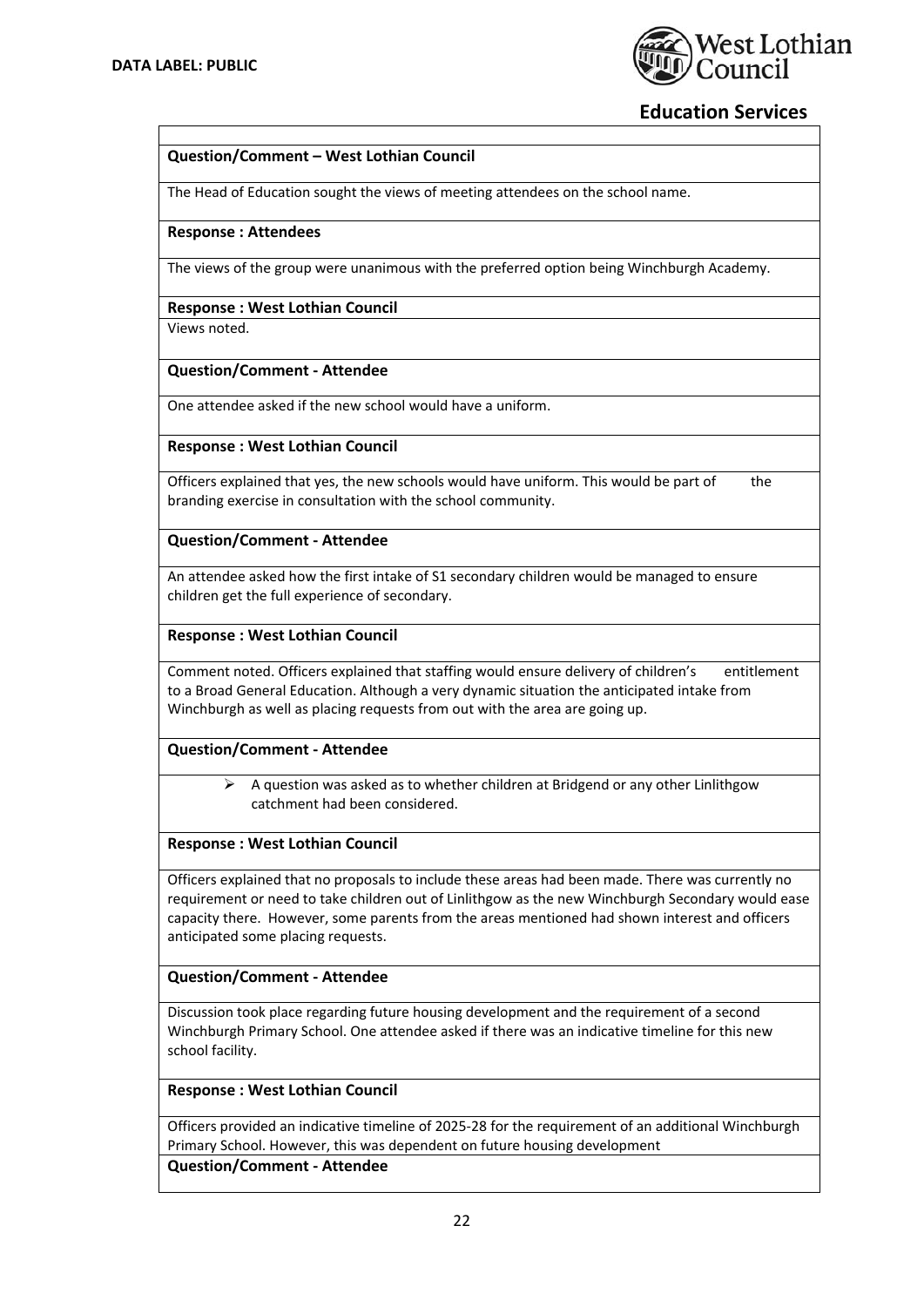

A question was raised regarding the sports facilities at the new Winchburgh Secondary and the extent of Community use.

### **Response : West Lothian Council**

Officers explained that the schools will have priority for the sports facilities up to 6pm on school days and on Saturday mornings. The Council has made no decision on future management, but currently out with these times facilities are managed by West Lothian Leisure in other schools.

### **Question/Comment ‐ Attendee**

Following this an attendee voiced their preference for a Pay and Play facility.

**Response : West Lothian Council**

Comment noted

#### **Meeting Close:**

Group were thanked for their attendance and participation in discussions.

### **4. ANALYSIS OF CONSULTATION RESPONSES**

Three of the four e-mail responses received support the proposal, and made comment and suggestions for consideration. The fourth, concerning pedestrian access, makes comment and suggestion for consideration.

The attendees at the Statutory Consultation Meeting sought clarification of various aspects of the consultation proposal and made suggestions for consideration.

No expression of opposition to the proposal was received during the statutory consultation.

### **5. REPORT BY EDUCATION SCOTLAND**

Education Scotland has written a report on West Lothian Council's proposal to establish a new non‐ denominational secondary school at Winchburgh and associated proposals.

Education Scotland agrees that the proposed new secondary school and the associated catchment changes have the potential to relieve pressure on the existing local provision of secondary education. The new school has the potential to provide modern, improved facilities closer to the young peoples' homes and communities. Should the proposal go ahead, the council should continue to work with stakeholders in terms of planning routes to the new school and clarifying entry arrangements for year groups of young people.

The full Education Scotland report is attached as Appendix C.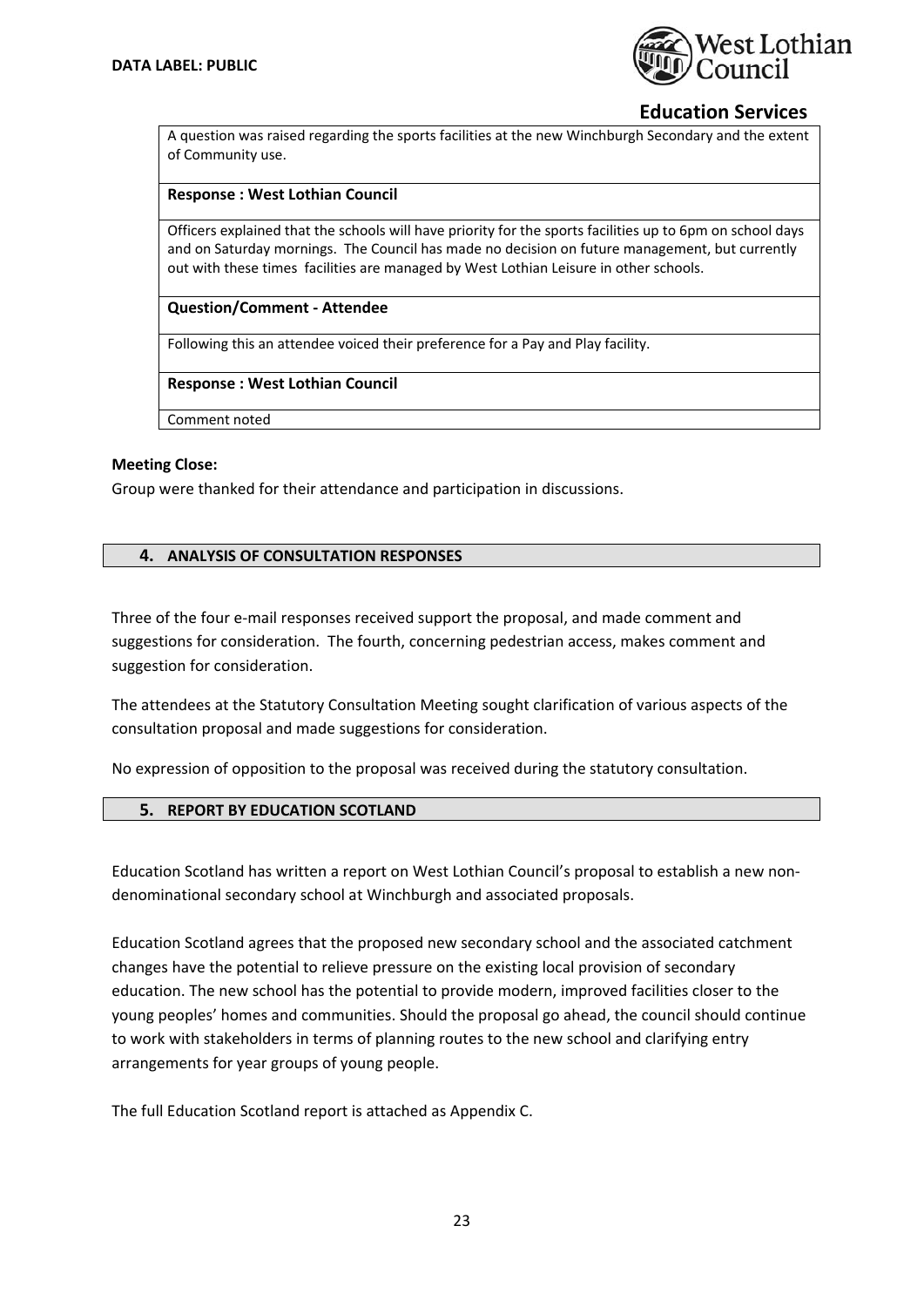West Lothian Civic Centre Howden South Road Livingston West Lothian EH54 6FF **Contact: James Cameron**  Tel 01506 281680 E-mail: james.cameron@westlothian.gov.uk

26 September 2019

Dear Consultee

## **West Lothian Council Education Services**

## **Proposal to Establish a new Non‐Denominational Secondary School at Winchburgh and Associated Proposals**

West Lothian Council's Education Executive at its meeting on 23 April 2019 authorised West Lothian Council's Education Services to commence statutory consultation on the proposals to:

- Establishment of a new non‐denominational secondary school at Winchburgh
- Review admission arrangements to establish the catchment area for the new school
- Review admission arrangements arising from proposed variations to the non-denominational school catchment areas at Linlithgow Academy and Broxburn Academy; and
- Review transition arrangements from Primary to Secondary school

The consultation document outlining the proposal is available online from 26 September 2019 on the following webpage:

## www.westlothian.gov.uk/Winchburgh‐NonDenominational‐Secondary‐Consultation

Hard copies of the consultation document are also available for uplift from the Civic Centre, Howden South Road, Livingston, EH54 6FF or can be requested in writing from:

Melanie Laurie, Project Officer, West Lothian Council Education Services, Civic Centre,

Howden South Road, Livingston, EH54 6FF.

The consultation period is from 26 September 2019 to 15 November 2019.

A public meeting to discuss the consultation document will be held at:

Winchburgh Primary School, Wednesday 9 October 6.30‐8.00pm

You are also invited to submit your comments on the consultation in writing to Melanie Laurie at the above address or by e‐mail to:

Education.Consultation@westlothian.gov.uk



westlothian.gov.uk